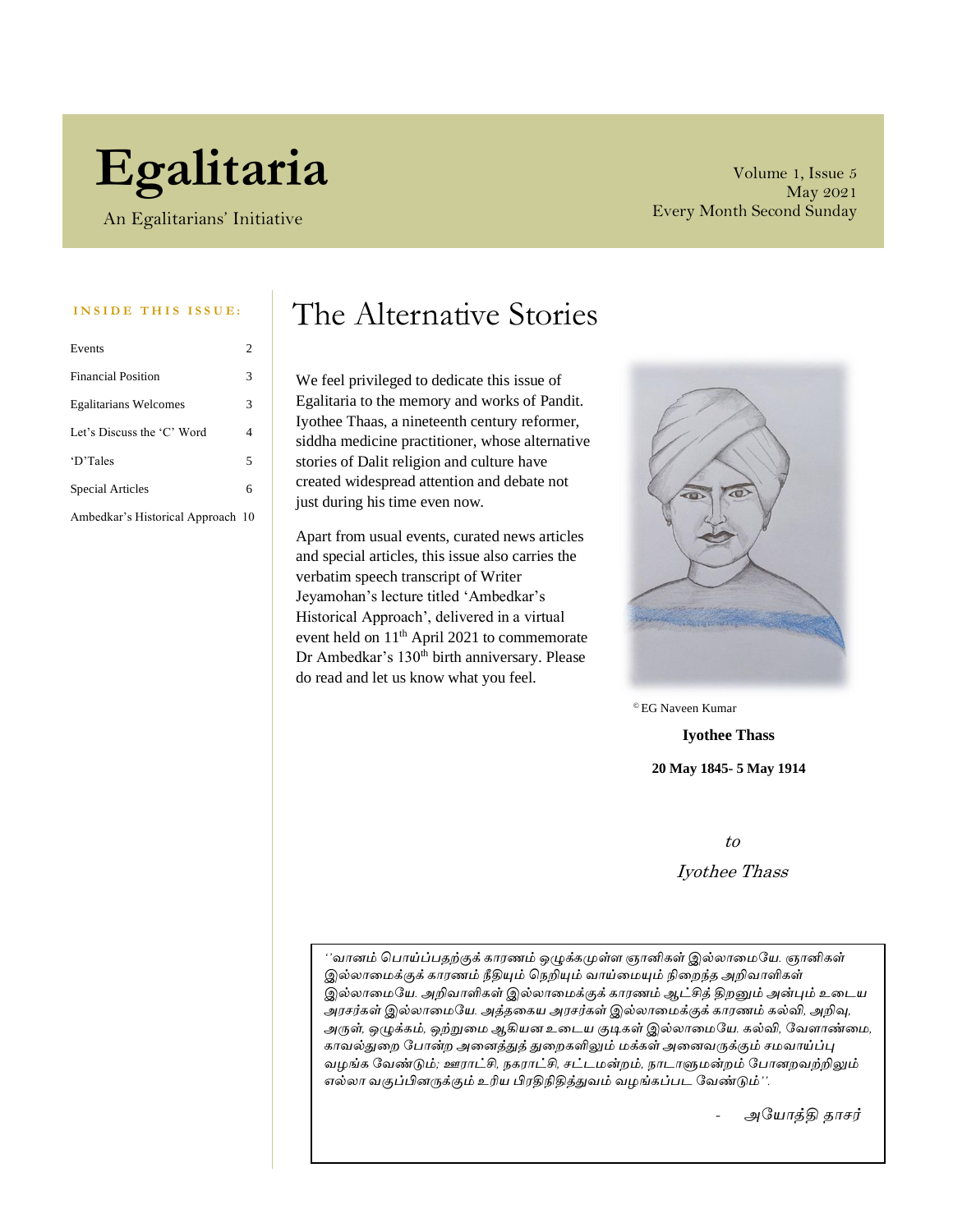### Events in April

- An RTI has been filed on 8<sup>th</sup> April to seek the diversity of faculty members in the University of Madras.
- Writer Thiru. Balasubramaniyam Muthusamy has wished Egalitarians for our work, through a mail on 8<sup>th</sup> April.
- Tamil Nadu state information commission has directed The PIO TNAU to furnish the details of caste category wise Faculties in TNAU for our RTI dated 16.07.2020. The PIO has furnished the Information on 21st April.
- Egalitarians is happy to share that we have conducted the first Dr Ambedkar Memorial Lecture, a virtual event, successfully on  $11<sup>th</sup>$  April. The event started with the Welcome Address by EG Revathi. Our Guest, Writer Thiru. Jeyamohan delivered a lecture on Ambedkar's Historical Approach followed by a Q & A session, which was facilitated by EG Mathivathana, in which Writer Jeyamohan answered questions and clarified doubts of the participants. The event ended with the Vote of Thanks by EG Subash.
- All the executive Committees of Egalitarians has been reorganized on April 16<sup>th</sup>.
- On April 19<sup>th</sup> an RTI has been filed to Tamil Nadu Prison Department seeking details regarding various categories of Prisoners.
- An RTI has been filed seeking the social and gender diversity of the Doctoral Programme and faculty gender and caste diversity in the IIT Kanpur, IIT Kharagpur, and IIT Delhi.
- Information regarding Caste/Gender-category wise no. of candidates applied, selected for UPSC CSE in last 3 years has been asked via an RTI application dated 20.04.2021.
- A fresh RTI application has been filed with UPSC on 23.04.2021 seeking Caste category wise number of Candidates alloted IAS, IPS, IFS in Home Cadre including candidates of reserved category.
- National Comission for Safai karamcharis has sent an incomplete response to our query.
- On 28th April an RTI has been filed to Madras University for Caste Category wise Faculty Diversity.
- An RTI Appeal has been filed to The Registrar, University of Madras on April 28<sup>th</sup>, to direct the PIO to furnish the information asked on our RTI dated 27.01.2021
- To our RTI dated 29.12.2020 to the Police department, we didn't get the proper information, accordingly an Appeal has been filed to the TN Information commission on 28<sup>th</sup> April.
- On April 28<sup>th</sup> we have decided to adopt "egalitarians.net" as our website domain name.
- Our Regular Monthly meeting was held on 25<sup>th</sup> April through Zoom. Elaborate discussion was made as per the agenda which includes discussion About Egalitarians & New Members Induction, RTI Orientation, Work Progress Session, New Member Suggestions and feedback.



Monthly review meet, 25<sup>th</sup> April 2021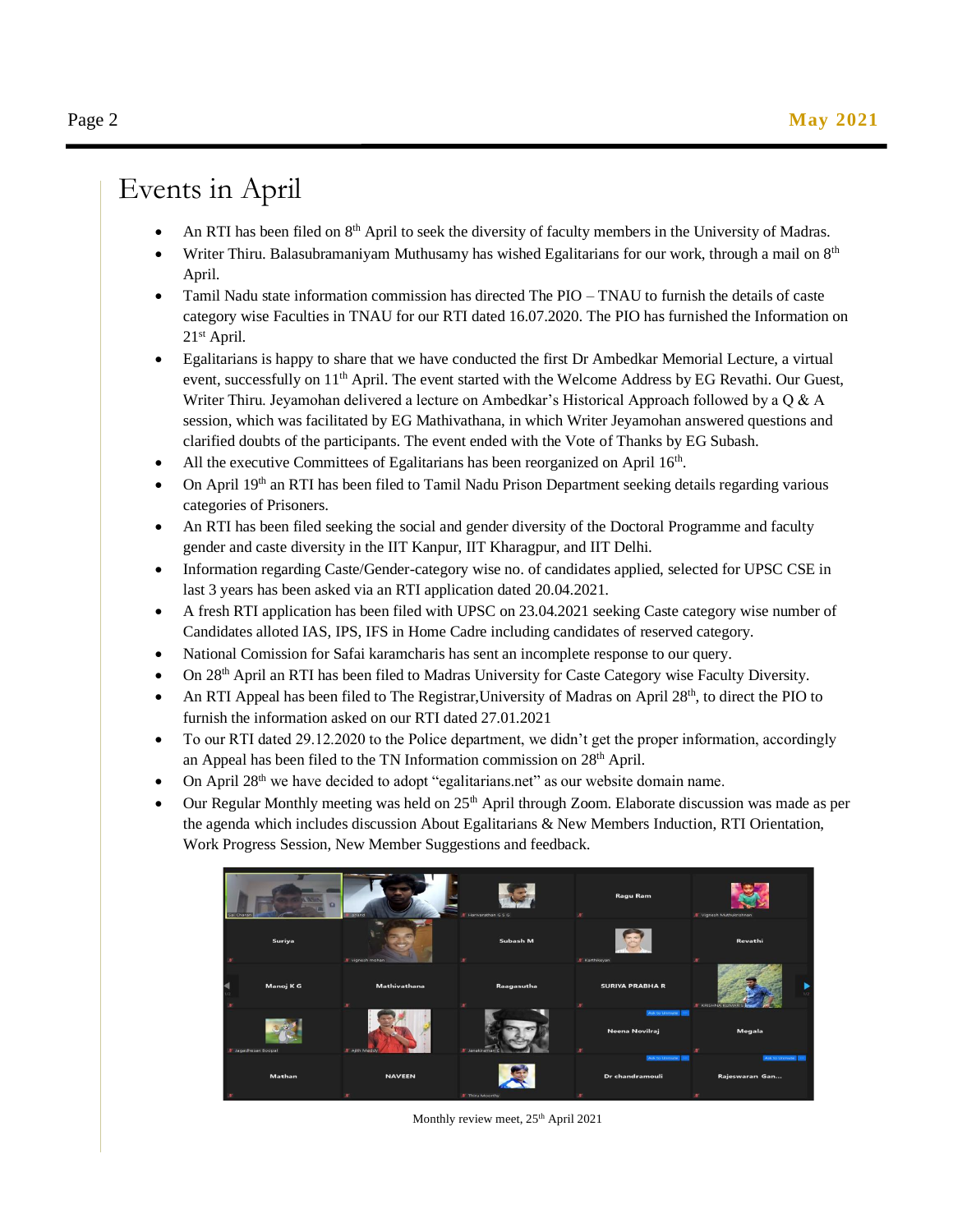### **May 2021** Page 3

### Financial Position

|                                                                  | Donations (between $1st$ and $30th$ April 2021) | : Rs. $27,500/-$                                     |  |  |
|------------------------------------------------------------------|-------------------------------------------------|------------------------------------------------------|--|--|
| Donors                                                           |                                                 | : Rs. 25000 donated by Balasubramanian Muthusamy and |  |  |
|                                                                  |                                                 | Rs. 2500 by Members                                  |  |  |
| Expenditure (between $1st$ and $30th$ April 2021) : Rs . 6,700/- |                                                 |                                                      |  |  |
| Balance (as on 30 <sup>th</sup> April 2021)                      |                                                 | : Rs $.46,800/-$                                     |  |  |
| <b>Bank Account Details</b>                                      |                                                 |                                                      |  |  |
| Bank                                                             | : Axis Bank                                     |                                                      |  |  |
|                                                                  | Account number: 913010045380268                 |                                                      |  |  |
| Account type                                                     | : Savings Account                               |                                                      |  |  |
| <b>IFSC</b>                                                      | : UTIB0001449                                   |                                                      |  |  |
| Account holder : Manoj K G                                       |                                                 |                                                      |  |  |

## Egalitarians Welcomes

Mobile number : 8851583097

Sixteen new members have joined us last month. We are growing and this makes our total strength thirty-nine. However, member diversity is still a concern for us.

| <b>EG VIGNESH</b>      | <b>EG CHANDRA MOULI</b><br>÷. | <b>EG MATHAN KUMAR</b> |
|------------------------|-------------------------------|------------------------|
| <b>EG RAGURAMAN</b>    | EG MATHIVATHANA               | <b>EG PRIYANKA</b>     |
| <b>EG GOKILEESWARI</b> | <b>EG SUCHITRA</b>            | EG SURIYA PRABHA       |
| <b>EG NAVEEN KUMAR</b> | <b>EG KRISHNA KUMAR</b>       | EG RAJA                |
| <b>EG JANAKI RAMAN</b> | <b>EG DHINESH KUMAR</b>       | <b>EG GOWTHAM</b>      |
| <b>EG VIGNESH</b>      |                               |                        |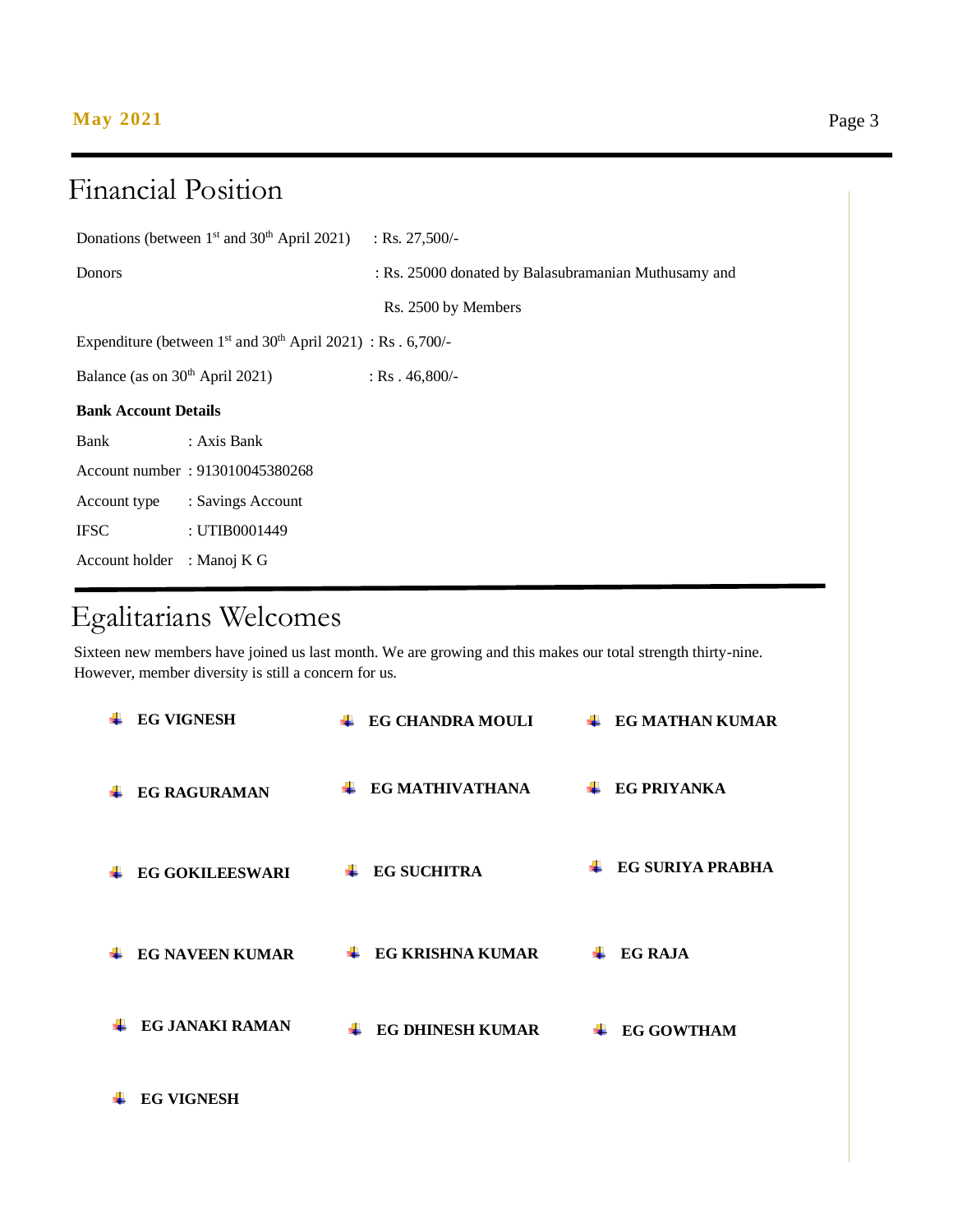### Let's Discuss the 'C' Word

- Lecturer Srilata Sircar and Researcher Vignesh Rajahmani of Kings College, London in their [article](https://theconversation.com/caste-in-india-blind-recruitment-for-the-civil-service-wont-fix-the-system-157519) (Published in The Conversation,  $6<sup>th</sup>$  April, 2021) argues about discrimination in civil services recruitment. The article specifies that the quota system only provides for entry- level representation and in practice, 'lower- caste' groups achieve close to zero representation in senior civil service roles, for instance, as of March 2011, there were no SC secretaries and only four ST secretaries out of 149 in the whole civil service. In 2019, the number remained dismal with one SC, three STs and zero OBCs in the 89 secretary- level posts.
- Kailash Jeenger, faculty of University of Delhi, shares Rahul Sankrityayan's work in his article. The [journey of](https://m.thewire.in/article/caste/rahul-sankrityayan-on-caste-ambedkar-dalit-agency-upper-caste/amp)  [Rahul Sankrityayan](https://m.thewire.in/article/caste/rahul-sankrityayan-on-caste-ambedkar-dalit-agency-upper-caste/amp) offers us to see a critique of the caste system coming from a person of an 'upper' caste. The article also triggers us to think a question, Dalit's agency- Is it only Dalits who can voice their concerns, or can the 'upper' caste people also join in?
- Sruti MD, [in her article](https://www.newsclick.in/fra-implementation-tamil-nadu-emerges-worst-performer) (Published in News Click, 4th April, 2021) specifies the implementation of the Forest Rights Act, 2006 in Tamil Nadu. The reports shows that many tribal villages in Tamil Nadu have not formed gram sabhas in implementing the FRA. The article also states that, Tamil Nadu, as the worst performer in the country regarding the implementation of FRA.
- Whether trust in institutions such as state government, judiciary and police vary by caste? Explained by the Sociologist Veena S. Kulkarni and Raghav Gaiha in thei[r findings](https://www.thehindu.com/opinion/lead/institutions-caste-and-the-vital-cog-of-trust/article34320597.ece) (Published in The Hindu) based on Indian Human Development Survey (IHDS), 2015. Their results show that the most trusted institution amongst the deprived were the judiciary, followed by state governments and at last police.
- An independent illustrator, Siddesh Gautam described about a true Ambedkarite, Kausalya Baisantri in an article (Published in The Print, 15<sup>th</sup> April, 2021). Kausalya Baisantri was an early Dalit woman Autobiographer and worked tirelessly for gender equality and paid special attention to the issues of Dalit women. She followed the principle of 'Educate, Agitate and Organize' and made a huge contribution to the Indian feminist movement and Dalit movement. As stated by Siddesh Gautam, [Her life](https://theprint.in/opinion/kausalya-baisantri-early-dalit-woman-autobiographer-fought-double-curse/640191/?utm_source=TPWeb&utm_medium=Telegram&utm_campaign=TappChannel) proves that just reading Ambedkar is not enough; one has to practice Ambedkar to become a true Ambekarite.
- Journalists Radhika Bordia, Yogesh Pawar, Ayesha Minhaz and Salik Ahmad sheds light on manual scavenging with emphasis on Dalit sanitation workers in their five article series [\(part 1,](https://scroll.in/article/992294/manual-scavenging-has-killed-400-indians-since-it-was-banned-and-yet-nobody-has-been-convicted) [part 2,](https://scroll.in/article/992348/why-no-one-is-ever-held-responsible-for-the-deaths-of-dalit-sanitation-workers) [part 3,](https://scroll.in/article/992483/delhi-is-trying-to-end-manual-scavenging-by-using-sewer-cleaning-machines-are-its-efforts-working) [part 4](https://scroll.in/article/992666/three-years-after-hyderabad-got-machines-to-end-manual-scavenging-sickness-and-degradation-endure)  $\&$  part 5, Published in Scroll.in , April 2021). These articles clearly explore issues such as pushing deaths due to manual scavenging under the carpet, difficulties in implementation of Prohibition of Employment of Manual Scavengers and Their Rehabilitation Act, 2013 etc.
- Chinnaiyah Jangam, in hi[s article](https://theprint.in/opinion/meet-m-nagloo-indias-first-dalit-hotelier-who-was-famous-among-british-us-travellers/640116/?utm_source=TPWeb&utm_medium=Telegram&utm_campaign=TappChannel) (Published in The Print, 15<sup>th</sup> April, 2021) talks briefly about life history of India's first Dalit hotelier, M. Nagloo. He argues that Nagloo's biography, written by his son, M. N. Venkataswamy, is perhaps the first Dalit biography written in English which also challenges conventional historical understanding in Dalit studies.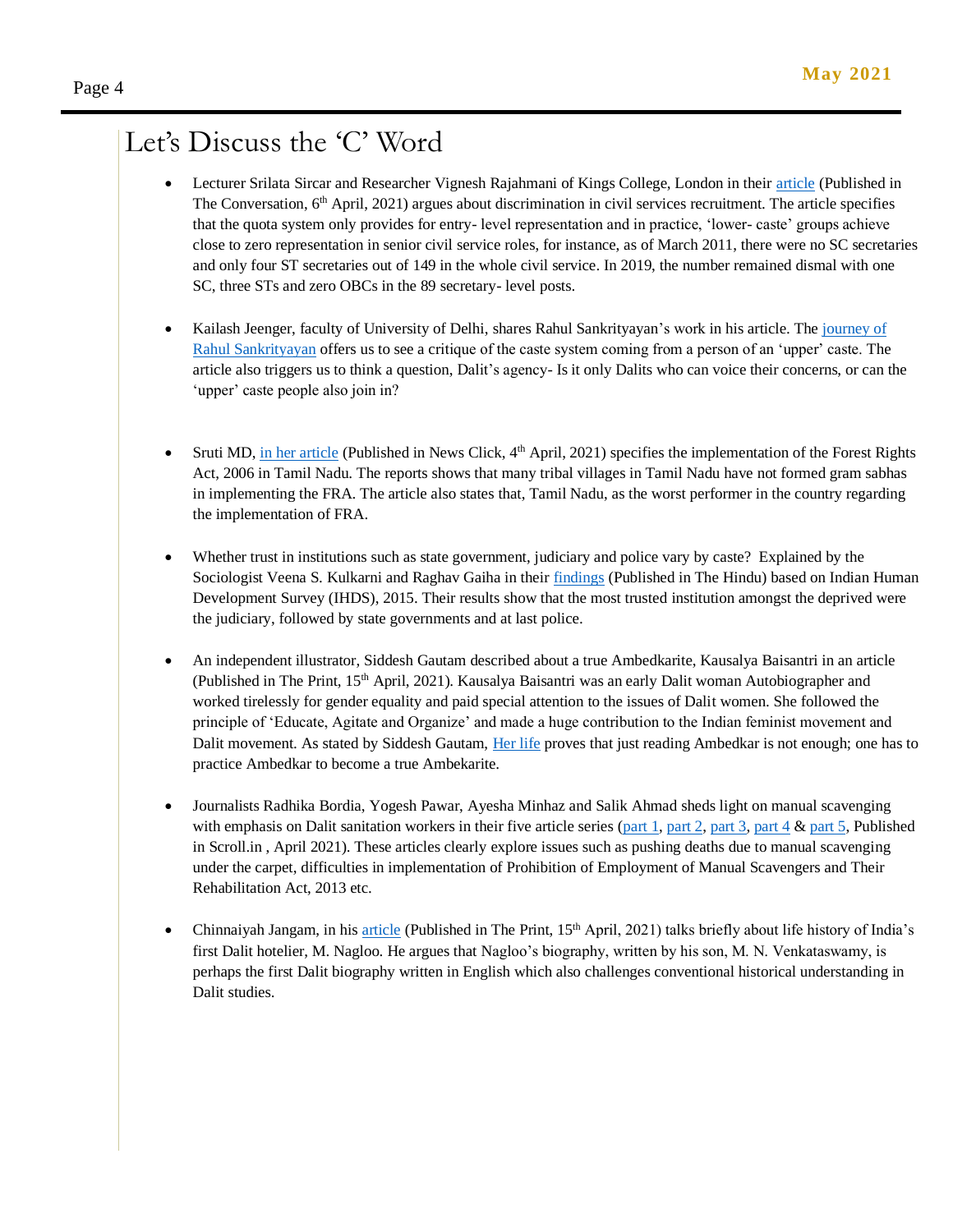### 'D' Tales

We present here the graphics of caste diversity in doctoral degree admissions at the Tamil Nadu Agricultural University for the academic year 2020- 21.



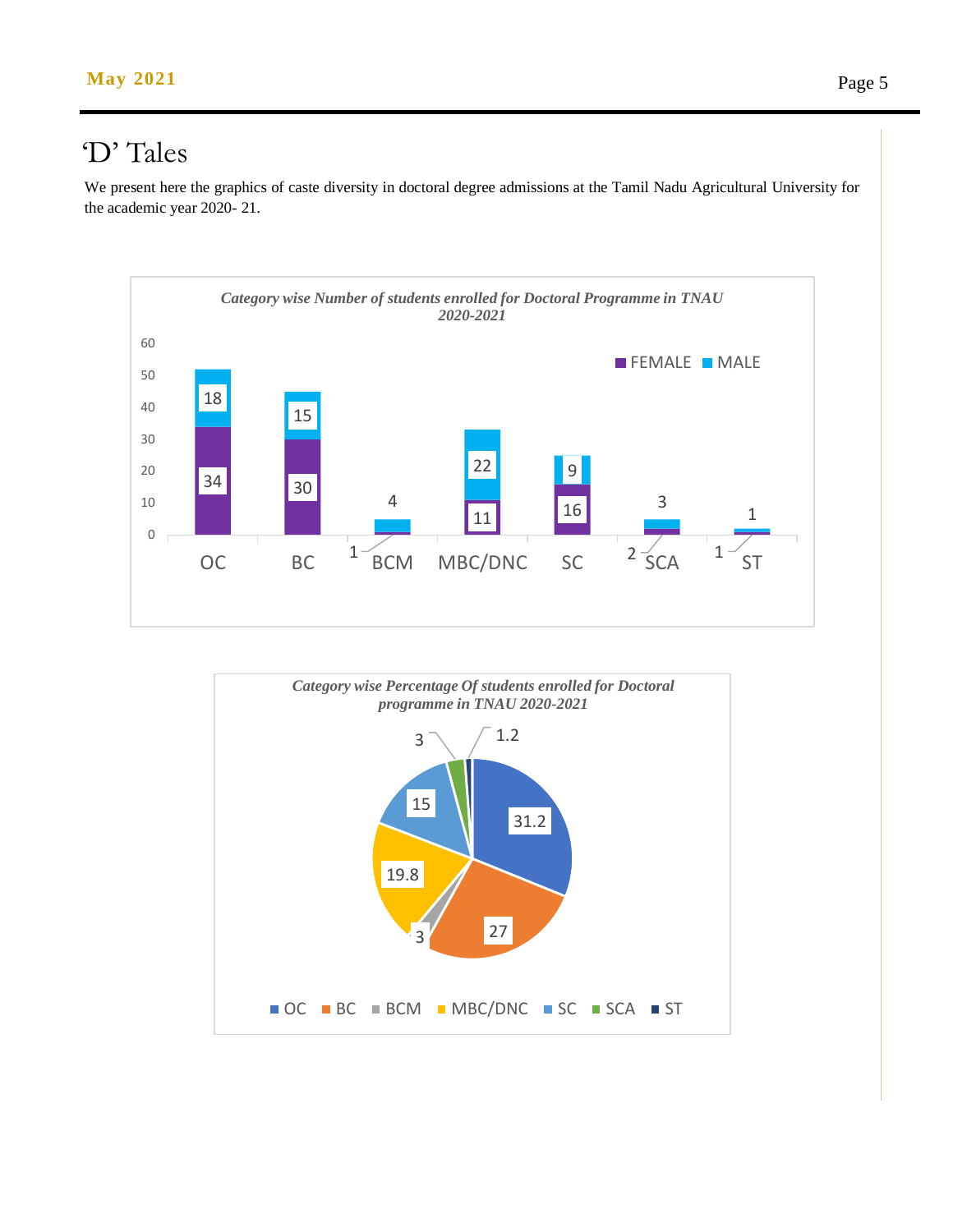#### *De jure* **vs** *De facto* **in 2020-21 Admissions**

| Category         | Norm | Actual |
|------------------|------|--------|
| $C^{\mathsf{T}}$ |      |        |
| <b>SCA</b>       |      |        |
| SC               |      |        |
| MBC/DNC          |      | 19.8   |
| <b>BCM</b>       | 3.5  |        |
|                  | 26.5 |        |

#### **Number of Departments/Areas with No Dalit/Adivasi Students in 2020-21**

| Number of Departments with Zero SC Students  | 13      |
|----------------------------------------------|---------|
|                                              | (48.14) |
| Number of Departments with Zero SCA Students | 22      |
|                                              | (81.48) |
| Number of Departments with Zero ST Students  | 25      |
|                                              | (92.59) |
| <b>Total Number of Departments</b>           | 27      |
|                                              |         |

Figures in parenthesis are percentage to the total

### Special Articles

#### *இன்று நான்* **EGALITARIANS** *உடன்....*

#### *EG பட்லூ*

*சாதி என்பதன் அர்த்தம் அறியும் முன்னமே அதன் ஆதிக்கத்தத அறியப்பபற்மேன் என் பள்ளி பத்தாம் பருவதிமேமய*. *நான் பிேந்த கிராேம் ஓர் அழகிய ேதே கிராேம்*. *இதோன குளிரும் மிதோன பவயிலும்*. *அடர்ந்த வனங்களும்*. *அழகிய ேனங்களும் பகாண்ட அதேதியான ஊர்*. *அன்தேய காேத்தில் எங்கள் கிராேத்தில் விவசாய நிேங்களின் ேதிப்பு எங்கள் ேதேக்கு கீழ் உள்ள நகரங்கதள விட மிகக் குதேவு*. *பணமும் வசதி பதடத்த பபரிமயார்களும் அவர்களின் பசாந்த ஊர்களில் உள்ள பசாத்துக்கதள விற்று*. *எங்கள் கிராேத்தில் பரட்தட ோபத்தில் நிேங்கதள வாங்கினார்கள்*. *அன்று நிே உரிதேயாளர்களாய் இருந்த எங்கள் ேக்களில் பேர் இன்று அமத நிேத்தில் விவசாய கூலிகள்*. *அன்று வதர எங்களுக்குள் சாதிய பார்தவ என்று ஒன்று இருந்ததாக நிதனவில்தே என என் அம்ோ கூே நான் மகட்டதுண்டு*... *அவள் கூறும் மபாபதல்ோம் புரிந்தது மபால் ததேதய ஆட்டி விட்டு எழுந்து வந்திருக்கிமேன்*...*நான் பள்ளி முதல் வகுப்பில் இருந்மத வகுப்பில் முதல் ோணவி*.(*பபருதேக்காக அல்ே*) *அப்படி இருந்தும் ஒவ்பவாரு முதேயும் நான்*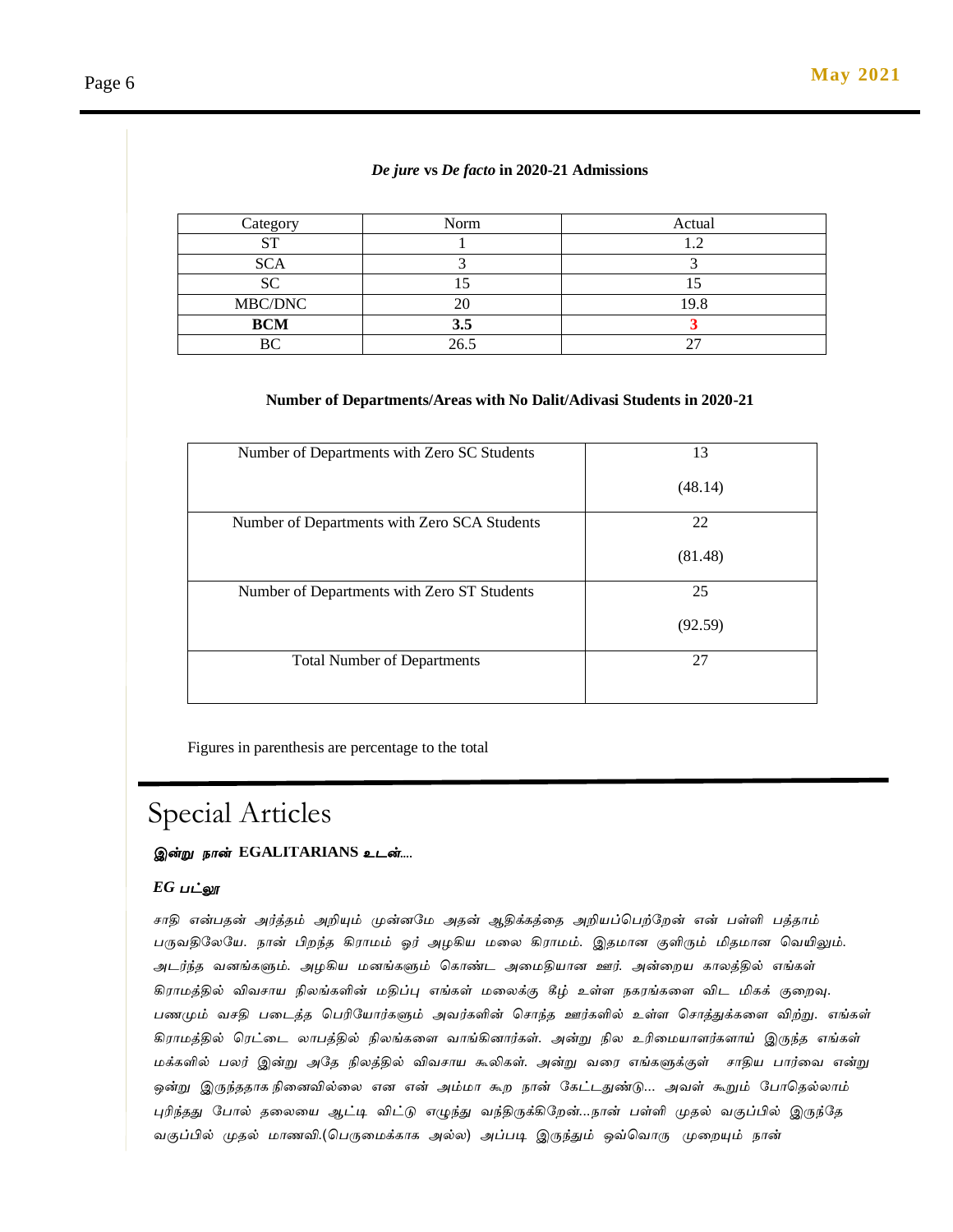*பபரிதாய் எல்மோராலும் பாராட்டப்பட்டதில்தே*. *அதத பபரியதாய் ேனதில் இருத்தி பகாண்டதில்தே*. *ஒன்பதாம் வகுப்பில் தான் முதன் முதோய் நான் இரண்டாம் இடத்திற்கு தள்ளப்பட்மடன்*. *காரணம் என் ஆசிரியர்*. *நான்* (*குறிப்பாக இந்த சாதிதய மசர்ந்த ோணவி*) *முதல் இடம் எடுக்க கூடாது என்று என்தன அவர் வகுப்பில் இருந்து எதாவது காரணங்கள் கூறி புேக்கணிக்க பசய்வார்*. *சந்மதகங்கள் மகட்க பசன்ோல் தள்ளி நிற்க பசால்வார்*. *இத கிளாஸ் ே பசால்லும் மபாது என்ன தூங்கிட்டு இருந்தியா என அதனவர் முன்னிலும் அேட்சியம் காட்டுவார்*. *என்னால் அன்றும் அவர் என் மேல் ேட்டும் காட்டிய கடின முகத்திற்கு காரணம் விளங்கவில்தே*. *அதத பபாருட்படுத்தாேல் படித்து பத்தாம் வகுப்பு பபாதுத்மதர்வில் பள்ளிக்கு முதல் ோணவி ஆமனன்*. *எததமயா சாதித்தது மபால் இருந்தது அன்று அவதர பார்த்த மபாது*. *உண்தேயாகமவ சாததன தான் என நிதனத்து ஓர் பபரிய பள்ளி எனக்கு இேவச கல்வி பகாடுக்க முன்வந்தது*. *பபயர் பபற்ே பபரிய பள்ளியில் இேவசோக இடம் கிதடக்க பபருதேமயாடு என் உற்ோர் உேவினரின் ஆசிமயாடு படிபயடுத்து தவத்மதன்*. *கனவிலும் அப்படி ஒரு பள்ளியில் படிப்மபன் என்று நிதனத்ததில்தே*. *என் அருமக அேர்ந்த மதாழியிடம் எதார்தோய் ஒரு நாள் பள்ளி கட்டணம் மகட்டு அதிர்ந்து மபாமனன்*. *முதலில் இேவசோக மசர்க்கப்பட்ட என் ேதிப்பபண்தண பற்றி மபசினார்கள்*. *நாட்கள் நகர நகர என் ேதிபபண்ணின் ேதிப்பு ேங்கி என் ஊர் பபயரால் நான் அதடயாளம் காணப்பட்மடன்*. *அந்த இேவச இடமும் என் சாதிக்கான ஆறுதோய் ோறி மபானது அவர்கள் கண்களுக்கு*. *அன்று பவறும் புத்தக புழுவாகமவ இருந்து விட்மடன்*. *என்தன தாக்கிய அம்புகளின் ஆதிதய ஆராய முட்படமவ இல்தே*. *இந்த சூழ்நிதேகள் என்தன பபரிதும் பாதிக்க வில்தே*. *அதன் அர்த்தம் அப்மபாது அறியாததால்*. *அதத பதாடர்ந்து என் கல்லூரி வாசலில் வேதச பேதவயாய் வரமவற்கப்பட்மடன்*. *முதோம் ஆண்டு*. *முதல் நாள்*. *விடுதியில் பபற்மோர் என்தன விட்டு பசன்ேப்பின்*. *என் அதேக்கு நான் தான் அன்று முதல் ஆள்*... *ஆவமோடும் சற்றுப் பதற்ேத்மதாடு அதே வாசலில் நின்றிருந்மதன்*. *என் அதேக்கு அடுத்து வந்த என் மதாழியும் எங்கள் ோவட்டமே*... *மகட்டதும் ஒரு ஆனந்தம்*. *ஒரு வித நம்பிக்தக*. *அவளின் பபற்மோர் என் ஊதர பற்றி விசாரிக்க*. *நானும் மிகவும் உற்சாகோய் கூே உடமன அவரின் அடுத்த மகள்வி எவ்மளா ோர்க்*. (*அந்த பபாண்ணு அந்த ஊருல்ே*...*ஓ*... *அதான் சீட் பகடசிருக்கு*... *சரி சரி*... )*என்று ஏேன பார்தவ பார்த்ததும் பகாஞ்சம் வலிக்கத்தான் பசய்தது*. *தனியாய் என் அதே மதாழியிடம் என்னுடன் சற்று அளவாக பழகும்படி அறிவுதர கூறி பசன்ேனர்*. *அன்றிரவு அம்ோவிடம் அதே மபசியில் காரணம் கூோேல் அழுமதன்*. *ஆனால் நான் கல்லூரியில் பபற்ே முதல் ேற்றும் கதடசி காயம் அதுமவ*. *அதன் பின் நாட்களில் என் மதாழி மதாழர்களின் தக மகார்ப்பில் சேத்துவ பாததயில் பயணித்த என் வாழ்வின் பபாற்காேமும் அதுமவ*. *அந்த கனா காேம் அதி மவகோய் கதரந்து மபாக*....*அடுத்து என்ன என்ே மகள்வியும் அதற்கு விதடயுோக பசன்தனதய மநாக்கி பதாடங்கியது என் பயணம் அரசு மதர்வுகதள எதிர்பகாள்ள மவண்டிய பயிற்சிக்காக*. *புது ஊர்*. *புது ேனிதர்கள்*. *பே முகங்கள்*. *பே அனுபவங்கள் என நான் அங்கு எதிர்பகாண்ட ஒரு நிகழ்வு என் வாழ்வில் நான் இன்றும் வருந்தும் தவறு ஒன்தே இதழக்க வழியாய் மபானது*. *நான் முதலில் விடுதியில் தங்கி வகுப்புகளுக்கு பசன்று பகாண்டிருந்மதன்*. *சரியான சூழலும் சத்தான உணவும் இல்ோததால் உடல் நேக்குதேவு ஏற்பட வீட்டிற்க்கு திரும்ப மவண்டிய கட்டாயம்*. *வீட்டில் பயிற்சிதய பதாடர மபாதிய வழி நடத்தலும் வசதியும் இல்ோததால் மீண்டும் பசன்தன பயணப் பட்மடன்*. *இந்த முதே ஒரு வீட்டில் வாடதக பகாடுத்து தங்குவதாக ஏற்பாடு*. *படலிகிராம் மூேம் ஒருவர் தாம் தங்கி உள்ள இடத்தில் மேலும் ஒருவருக்கு* (*ஒரு அதேக்கு இருவர் வீதம் போத்தம் நான்கு மபருக்கான அதே*) *இடம் உள்ளதாக விளம்பரப்படுத்த அவர்களும் என்தன மபாேமவ அரசு மதர்வுகளுக்கு தயார் பசய்பவர்கள் என்ே ஒரு ஒற்றுதேதய தவிர மவே எந்த விவரமும் அறியாேல் அவர்கமளாடு இதணந்மதன்*. *நம்பிக்தகமயாடு பசன்று மசர்ந்மதன்*. *வகுப்புகதள பதாடர்ந்மதன்*. *நாட்கள் நகர நகர நான் தங்கி இருந்த வீட்டில் சிே ோற்ேங்கதள உணர்ந்மதன்*. *என்னுடன் இருந்தவர்கள் என்தன ேட்டும் புேக்கணிப்பது மபாே*. *இந்த உணர்வு தீவிரோனது* (*அக்கா என்ன ஆச்சு கா*... *ஏன் என்கிட்ட போதல் ோறி மபச ோடிங்குறிங்க என எதார்தோய் மகட்மடன்*...).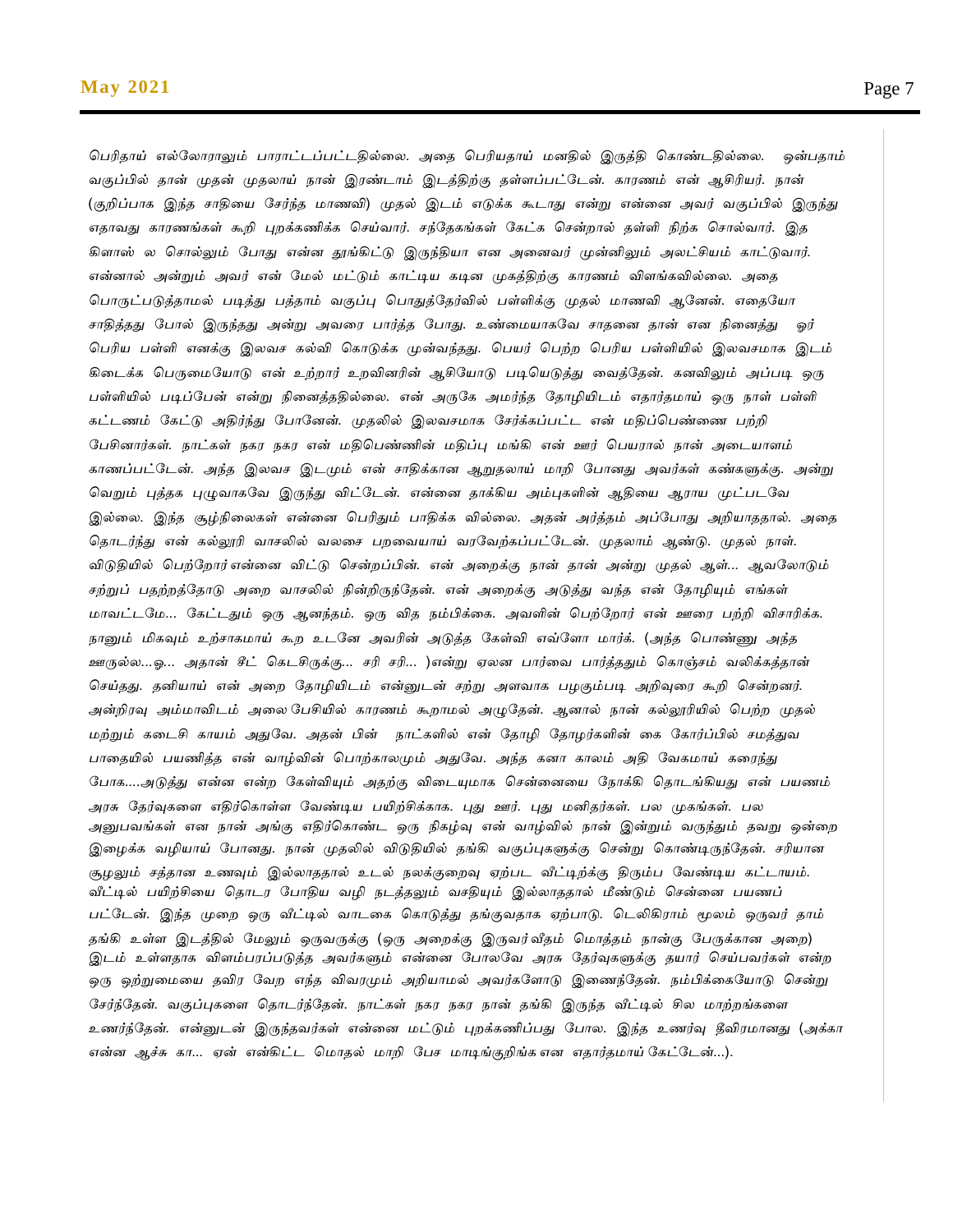*அன்று தான் நான் முதல் முதோய் மநரடியாக சாதியின் பபயரால் தாக்கப்பட்மடன். அதன் பின் வரும் நாட்களில் பதாடர் வன் பசாற்களால் தகயாளப் பட்மடன். கடுன்பசயல்கதளயும் வன் பசாற்கதளயும் ஏற்று பகாள்ள முடியவில்ே. எதிர்த்து மபச துணிவும் இல்தே. சுய ேரியாதத இழந்ததத எண்ணிஎண்ணிசுயத்ததயும் இழந்மதன். பபற்மோர். என் குறிக்மகாள் என எல்ோம் ேேந்து மபானது. யாரிடமும் பசால்ே முடியாேல்... தற்பகாதே முயற்சிக்கு தூண்டப்பட்மடன்.. தீவிர சிகிச்தசக்குப்பின் கண் விழித்மதன். என் யகாமழத்தனத்தத எண்ணிஎண்ணிஇன்று வதர நான் பவட்காத நாளில்தே.*

*நான் ேேக்க நிதனத்த நிகழ்தவ இன்று மீண்டும் உங்கள் கண்முன் காட்ட காரணம், ஒருவதர சாதிய கண் பகாண்டு பார்க்கும் வழக்கம் கிராேத்ததயும் வளர்ச்சி பபோத சமூக நிதேகளில் ேட்டுமே இருக்கும் என்மே நான் எண்ணிஇருந்மதன். ஒரு படித்த பகுத்தறிவு பபற்ே அரசு மசதவ பணிகளுக்கு தயார் பசய்ய கூடிய இளம் பபண்களால் நான் இச்பசயலுக்கு உள்ளாக்க பட்டதத எண்ணிமிகவும் வருந்துகிமேன். என்தன மபால் எத்ததனமயா உயிர்கள் இந்த பநாடியும் ஏமதா ஒரு இடத்தில் தன் நிதேதய பவளியில் பசால்ே முடியாேல் உழன்று பகாண்டு இருக்கோம். அவர்கள் எந்நாளும் என்தன மபாே ஒரு மகாதள தனோன முடிதவ மநாக்கி பசல்ே கூடாது என்பதற்காகமவ இன்று நான் EGALITARIANS உடன்.*

#### **Book Review**

*EG Anand*

#### **Merit as a Proxy for Ascription**

Every established order tends to produce the naturalization of its own arbitrariness.

Pierre Bourdieu, "Outline of a Theory of Practice"

[For upper castes,] caste-qua-caste has already yielded all that it can and represents a ladder that can now be safely kicked away. Having encashed its traditional caste-capital and converted it into modern forms of capital like property, higher educational credentials and strongholds in lucrative professions, this section believes itself to be 'casteless' today.

Satish Deshpande, "Caste and Castelessness"

The examination of 'others', it is widely said, leads us to the examination of ourselves. What is not said often is that the opposite is also equally true. Anthropology from being a study of 'otherness' has, now, become a study of 'oneself'. Ironically, 'otherness' was (and to some extend is) associated only with being unprivileged. There was a time when anthropology was fungible with the study of the tribes, the marginalized and the deprived. This is understandable since anthropology as a discipline emerged out of the colonial expansion project of the Europe. However, this is a moment of self-reckoning for Anthropology that the discipline, of late, is taking a closer scrutiny of itself and making noteworthy course corrections. The recent deluge of anthropological literature on white privilege and supremacy is a testimony to this commitment. There are two such important anthropological contributions to the anthropology of caste and caste-privilege in the Indian context: 1. *Tamil Brahmans: The Making of a Middle-Class Caste* (University of Chicago Press, 2014) by C J Fuller and Haripriya Narasimhan; 2. *The Caste of Merit: Engineering Education in India* (Harvard University Press, 2020) by Ajantha Subramanian.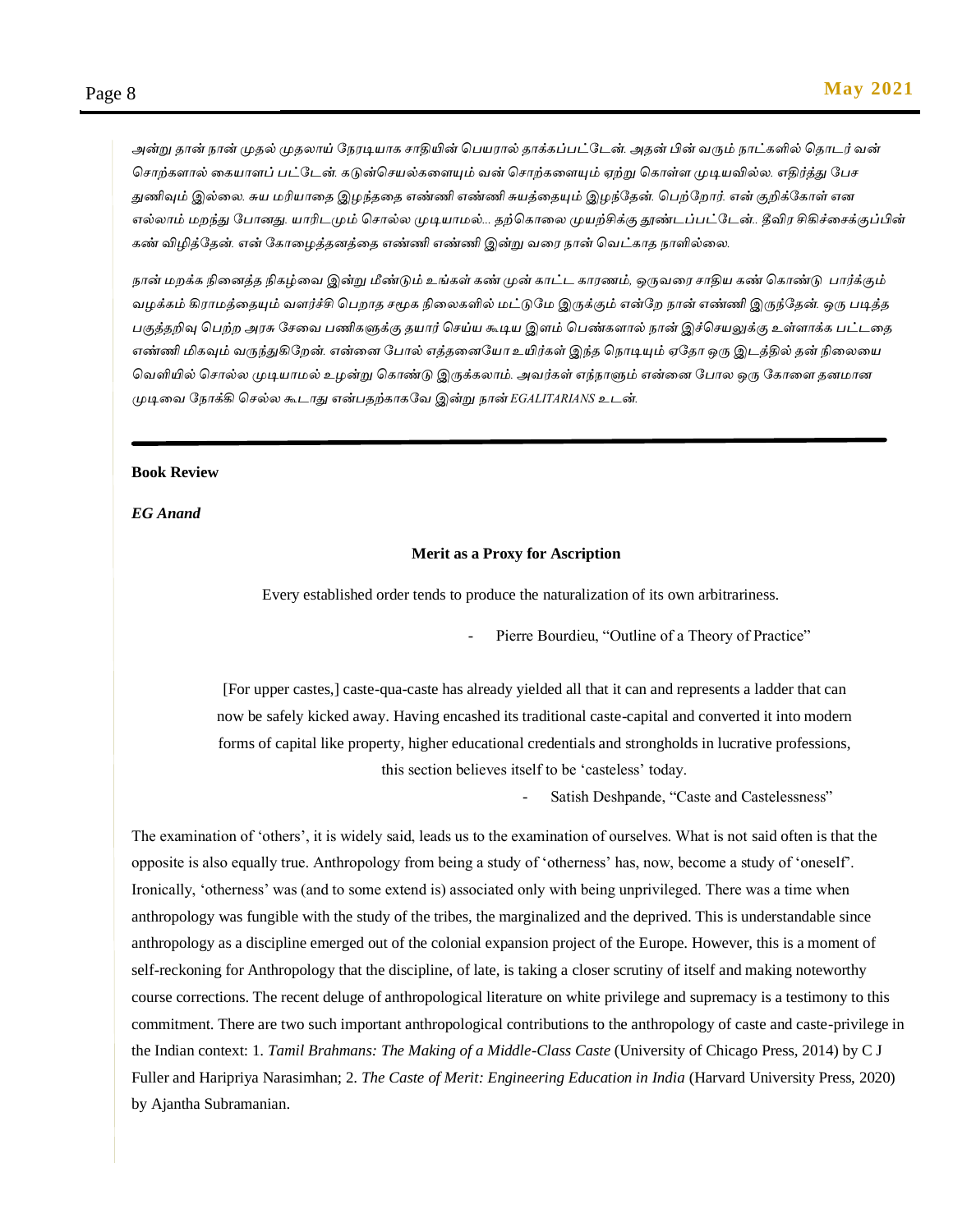The nexus between slavery and university-building are well documented in the north American context. The nexus between caste privilege and post-colonial nation building and the upper caste monopoly in Indian academia is not well explored. *The Caste of Merit* speaks to this and to much more.

Seen in the light of Indian caste system, which is divided based on four major occupational varnas, the artisan castes are the ones best suited to study and excel in the field of Engineering. However, ever since the inception of India's technical institutes – the IITs – the upper castes tend to dominate the arena. Building on the works of Pierre Bourdieu and Satish Deshpande, Ajantha in her work – through archival research and ethnography – explores the eventful history of colonial technical education, the postcolonial nation building, IITs as islands of academic excellence with unfettered powers in administration and faculty recruitment, the upper caste dominance in IITs in general and the Tamil Brahmin monopoly in IIT Madras in particular, the upper-caste claims to merit on the face of efforts to democratize Indian engineering academia.

Unlike other parts of the Indian subcontinent the then Madras presidency and the now Tamil Nadu is a particular case in point known for its anti-*brahminical* and pro-backward-caste movement. Having defeated their places of dominance through communal GO and the caste-based reservations in higher education and state employment, the Tamil Brahmins started disassociating themselves as supra-regional and supra-caste group from the 'parochial' Dravidian movement. The founding of IIT Madras through German sponsorship had come at an opportune time for the Tamil Brahmins. Unlike other castes in the region their relative educational advancement helped the Tamil brahmins to secure admissions *en masse* into the IIT Madras. The Tamil Brahmins soon made IITM an island of their monopoly. Be it the expansion of reservation for Dalits and Adivasis in IITs in the 1970s or the Mandal implementation in the '90s or the proliferation of coaching institutes through which 'other' castes started getting admissions in the IITs through the mass entrance examination called the JEE, the Tamil Brahmins always resorted to foregrounding, what Ajantha calls, 'uppercasteness' through claims of merit. For Tamil Brahmins merit is admission through general category, being cosmopolitan, to be able to study in CBSE schools, in being able to clear JEE without having to resort to *rote-learning*, in being able to get IT department, and in being able to become a diasporic citizen and to work in the Silicon Valley.

Through this decade long stellar contribution Ajantha unpacked uppercaste claims to merit which is contingent not just on academic prowess but also on the historical advantage and socio-cultural capital as she had shown empirically. *Caste of Merit* is going to remain a go-to work for decades to come especially given the recent promulgation of reservation based on economic criterion, agitations by Maraths, Patidars, and Vanniyars in claiming reservation or special reservation, as the case may be.



*The Caste of Merit: Engineering Education in India*  Ajantha Subramanian Harvard University Press, 2020.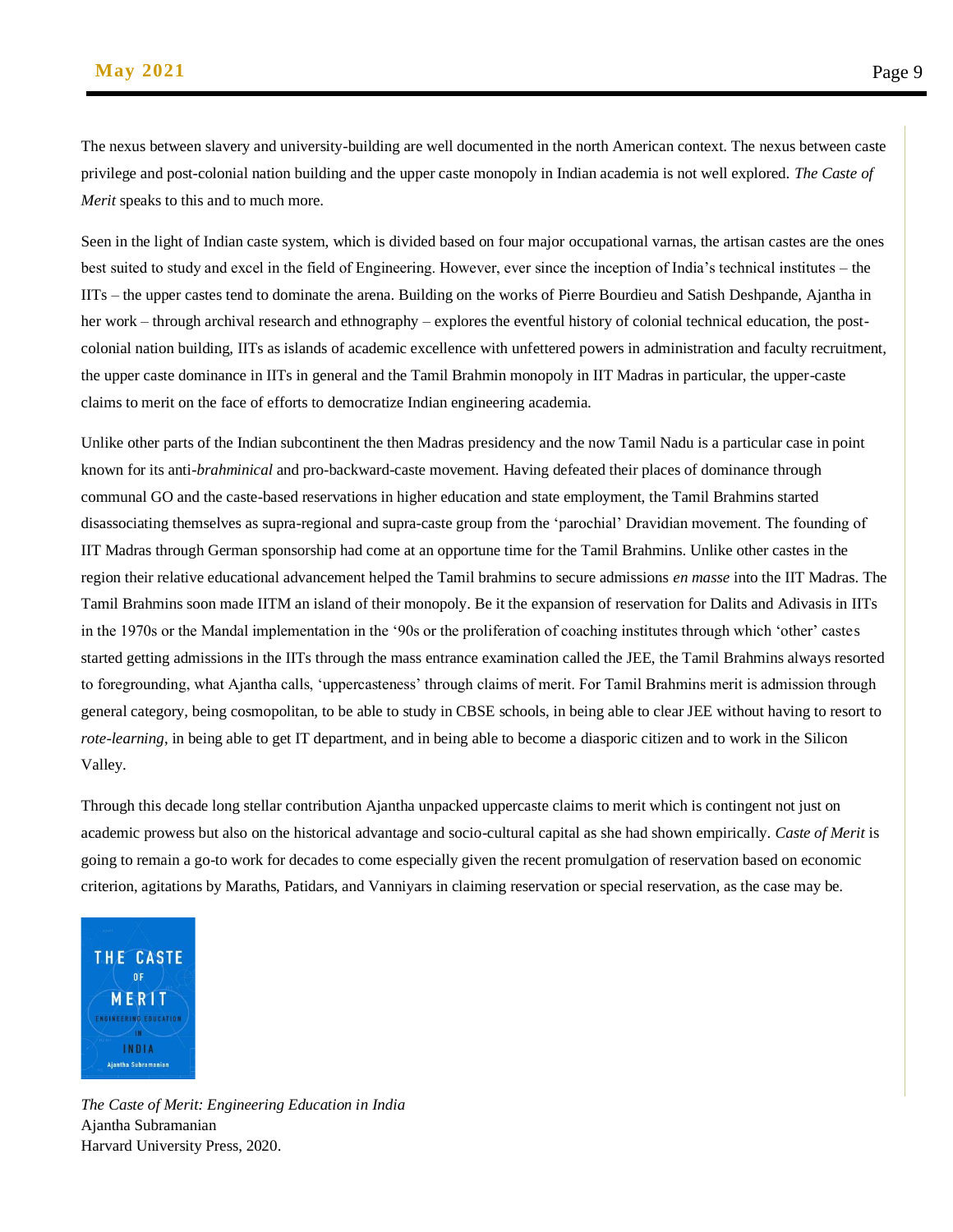### *அம்மபத்கரின் வரோற்று அணுகுமுதே என்ன?*

#### *எழுத்தாளர் பெயமோகன்*

*ஒவ்பவாரு ஆண்டும் டாக்டர் அம்மபத்கர் பிேந்த தினத்தத முன்னிட்டு Egalitarians அம்மபத்கர் நிதனவு சிேப்புதர ஒன்தே*  ஒருங்கிணைக்கத் திட்டமிட்டது. இவ்வாண்டு எழுத்தாளர் ஜெயமோகன் *"அம்பேத்கரின் வரலாற்று அணுகுமுறை என்ன?" என்ற ததேப்பில் சிேப்புதரயாற்றினார். அவ்வுதரயின் எழுத்து வடிவம் இங்மக.* 

#### *அதனவருக்கும் வணக்கம்...*

*இந்த அதேப்பினுதடய (Egalitarian) மநாக்கம் என்ன?, எங்கிருந்து பதாடங்கியது? என்பது பற்றி இதனுதடய அதேப்பாளர்கள் எழுதிய குறிப்பு என்னுதடய இதணய பக்கங்களில் பவளிவந்திருந்தது. கல்வி நிதேயங்களில் தாழ்த்தப்பட்ட, பிற்படுத்தப்பட்ட ேக்கள் ஒடுக்கப்படுவதத, குறிப்பாக உயர் சாதியினரிடமிருந்து கல்வி நிதேயங்களில் இருக்கக்கூடிய பாரபட்சங்கதளப் பற்றி கவனப்படுத்துவதற்காகவும் அவற்தே ஒரு பபாதுபவளி விவாதோக ோற்றும் பபாருட்டும் "Egalitarians" என்ே இந்த அதேப்பு உருவாக்கப்பட்டுள்ளது. இந்நிகழ்ச்சி அந்த முயற்சிதய கவனப்படுத்தும் மநாக்கத்துடன் அதேக்கப்பட்டுள்ளது. இந்த முதல் உதர எனது நண்பர் மவ.அபேக்ஸ் அவர்களின் நிதனவுக்கு சேர்ப்பணம் பசய்யப்பட்டிருக்கிேது. அபேக்ஸ் ேதேந்து ஆண்டுகள் கடந்து பகாண்டு இருக்கிேது. அவருதடய நிதனதவ இன்னும் பபரிதாக ஒவ்பவாரு நாளும் உணர்ந்து பகாண்மட இருக்கிமேன். அதற்கு பே காரணங்கள் இருந்தாலும் முக்கியோன காரணம் அவரும் நானும் ஒமர வயது என்பது. இதில் நான் என்ன பசால்கிமேன் என்பது என்னுதடய வயதத அறிந்தவர்களுக்கு புரியும். மிக பநருக்கோன நண்பராக மிக தனிப்பட்ட விஷயங்கதளப் பகிர்ந்து பகாள்ளக்கூடிய ஒரு சிேரில் ஒருவராக இருந்தார். இந்த அரங்கில் அவதர நிதனவுகூர்ந்து மீண்டும் ஓர் அஞ்சலிதய பசலுத்திக் பகாள்கிமேன்.*

*நண்பர்கமள சிே ஆண்டுகளுக்கு முன்பு இராெபாதளயம் என்கிே ஊரிமே 'இேக்கியமும் அேமும்' என்ே ததேப்பிமே ஓர் உதரயாற்றும் பபாருட்டு நான் அதழக்கப்பட்மடன். 'Ethics' என்ே வார்த்ததக்கு சோனோய் இங்மக 'அேம்' என்ே வார்த்தத பயன்படுத்துகிமேன். அதாவது இேக்கியத்தில் அேம் எவ்வாறு பவளிப்படுகிேது?; அதனுதடய பங்களிப்பு என்ன?; காேகாேங்களில் அேம் சார்ந்த விஷயங்கள் எவ்வாறு ோறி வருகின்ேன என்பததப் பற்றி அந்த விவாதம். அந்த உதரதய 'அம்மபத்காரின் தம்ேம்' குறித்து ஆக்கிக்பகாண்மடன். 'புத்தரும் அவரது தம்ேமும்' என்ே நூலிலிருந்து அம்மபத்கர் தம்ேம் என்ே, அேம் என்ே கருத்தத எப்படி வதரயறுக்கிோர் எப்படி முன்பனடுத்து பசல்கிோர் என்பதத அந்த உதரயில் பசான்மனன். அந்த உதர முடிந்த பிேகு 'அபேக்ஸ்' என்னிடம் ஒரு விஷயத்ததச் பசான்னார். "மெ, இந்த உதர... நீங்க என்ன பசான்னீங்கங்குேது முக்கியம்தான், ஆனால் அததவிட முக்கியம் இந்த அரங்கில் இந்த உதரதய நீங்க ஆற்றியது. ஏன்னா இது தலித் அரங்கு அல்ே. இது ஒரு இேக்கியத்துக்கான அரங்கு." தமிழில் அம்மபத்கதர பற்றி யாராவது ஏதாவது பசால்ேமவண்டும் என்ோல் அது தலித் மேதடயாக இருக்கும் அல்ேது தங்கதள முற்மபாக்காக காட்டிக்பகாள்ளும் பபாருட்டு பே பபயர்களில் ஒன்ோக அம்மபத்காரின் மபதர பசால்லுவார்கள். தன்னுதடய வாழ்க்தகதய வாழ்க்தகயுதடய துயரங்களில் சிந்ததனயில் சமூக பார்தவயில் என்ன என்ன ோற்ேங்கள் நிகழ்ந்தது என்பதத இயல்பாக மபசக்கூடிய ஒருவர் தன்னியல்பாக அம்மபத்காதர மேற்மகாள் காட்டுவது, தலித்*  அல்லாத ஒருவர் மேற்கோள் காட்டுவது மிக மிக அரிது. அநேகமாக கிடையாது எனக்கும் என் குழந்தைக்குமான உறவை பற்றி நான் *மபசும்மபாது இயல்பாக அம்மபத்கர் அங்மக கடந்து வந்தார் என்ோல் தான் அவர் என்தன பாதிக்கிோர். ஒரு சிந்ததனயாளராக என்னுடன் உதரயாடலில் இருக்கிோர் என்று பபாருள். தலித்துகளிடம் மபசும்மபாது அம்மபத்கார் ஒரு தலித்ததேவர், அவர்மேல் நான் ேரியாதத தவத்திருக்கிமேன் என்பதற்கு மபர் அம்மபத்காருடன் நான் உதரயாடலில் இருக்கிமேன் என்பதல்ே. அன்று அபேக்ஸ் அதத பசான்னது எனக்கு ஒரு பபரிய திேப்பாக அதேந்தது. அதன்பிேகு அததப்பற்றி யாராவது அப்படியாக ஏதாவது பசால்கிோர்களா என்று நான் பார்த்து பகாண்மட இருந்மதன். ஏபனன்ோல் எனக்கும் அம்மபத்காருக்குோன உேபவன்பது எனக்கும் என் எல்ோ ஆசிரியர்களுக்கும் இருக்கும் உேதவ மபாே சிக்கோனது. நம்மிடம் உதரயாடும் ஒருவரிடம் நாம் வழிபாட்டு உணர்வு ேட்டும் பகாண்டிருப்பதில்தே. சுந்தர ராேசாமியிடமோ, நித்ய தசதன்ய யதியிடமோ 'சரிதாம் மபாயா' என்று பசால்ோதா தருணம் நேக்கு வாய்ப்பதில்தே. ஏபனன்ோல் ஒரிஜினல் சிந்ததனயாளர்கள் , நம்தே பாதிக்கிோர்கள்; பதாந்தரவு பசய்கிோர்கள்;*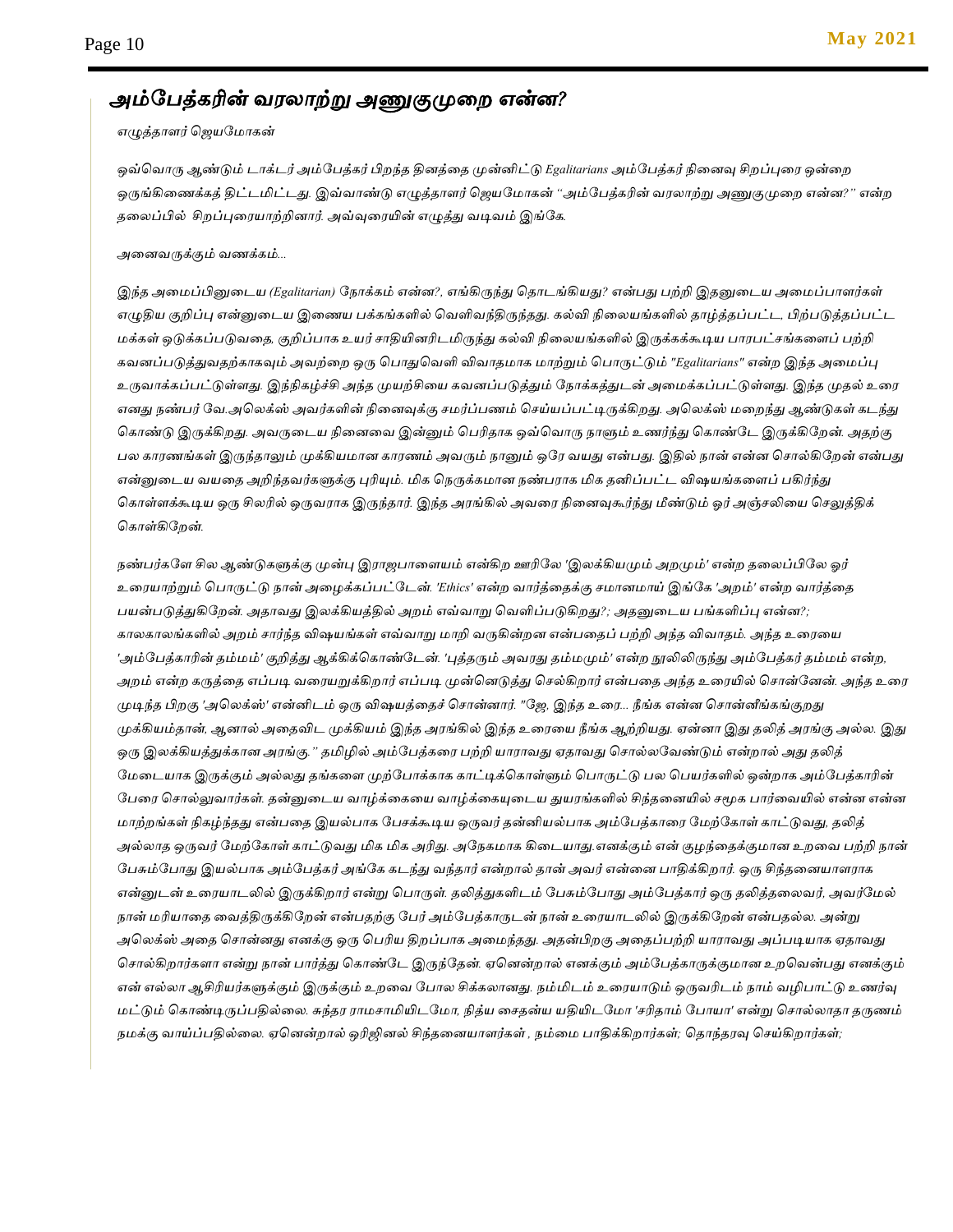*உதடத்துவிடுகிோர்கள். அம்மபத்காருடன் அவ்வாறு ஒருவிதோன நட்பு, பதக, பூசல், சண்தட என்கிே உேவுதான் எனக்கு. கிட்டத்தட்ட காதல் ோதிரி தான். காதல்ே சண்தட தான் மபாட்டுக்குமவாம். சிே விஷயங்கதள ஏற்றுக்பகாள்ள முடியாது என்று நான் அவருதடய புத்தகத்ததமய கிழித்திருக்கிமேன். முதலில் தூக்கிவச்சிட்டு பவளியிே மபாய் நடந்துட்டு வந்து திருப்பி பாத்துருக்குமேன். ஆன விேக முடியாது. ஏேத்தாழ முப்பது ஆண்டுகளாக பபரும்பாலும் எல்ோ நாட்களும் ஏமதாவதகயில் நான் புேங்கக்கூடிய சிந்ததனயாளர்களில் ஒருவராக இருந்திருக்கிோர்.*

*இந்த உதரதய ஆற்றும் மபாது இதத ஏன் பசால்கிமேன் என்ோல் இந்த உதர யாருக்காக ஆற்ேப்படுகிேது என்பதத பதளிவுபடுத்த விரும்புகிமேன். வழக்கோக அம்மபத்காதர பற்றி மபசும் மபாது, 'அம்மபத்கார் ஒரு தலித் சிந்ததனயாளர்:தலித் புரட்சியாளர்' என்கிே ஒரு அதடயாளத்மதாடு ேட்டும் தான் பார்க்கிோர்கள். அந்த அதடயாளத்மதாடு இந்த உதர நிகழ்த்தப்படவில்தே. அவருதடய ஆளுதேயின் சிறு பகுதி தான் அது. அடிப்பதடயில் அவரது ஆளுதே என்பது ஒரு அேவியோளர் என்பதுதான். 'Ethics' துதேயில் ஒரு தத்துவ ஞானி என்பது. ஒருமவதள 100 ஆண்டுகளுக்கு பிேகு இந்தத் தலித் பிரச்சிதனகள் இல்ோேல் ஆகிவிட்டால், ஒரு 150 ஆண்டுகளுக்கு பிேகு வரோற்றில் ேட்டும் தான் இப்படி ஒரு பிரச்சிதன இருந்தது என்பது பதரியும் என்ோல் , அன்று அம்மபத்கார் இருப்பாரா? அன்று அேவியோளராக இருந்து பகாண்டு இருப்பார். ோனுட அேத்தின் சிே அடிப்பதட மகள்விகதள முன்பனடுத்தவர். அவற்தே அடுத்த காேகட்டத்துக்கு பகாண்டு பசன்ேவர்.*  அவற்றை வரலாற்றுடனும் சட்டவியலுடனும் இணைக்க முயன்ற அளவில் ஒரு தத்துவஞானி என்ற அளவில் அவரது இடம் *இருந்து பகாண்டு இருக்கும். ஆகமவ தமிழ்ச் சூழலில் இந்த வழக்கோன அரசியல் பசால்ோடல்களிலிருந்து வரக்கூடிய தலித் சிந்ததனயாளர் அம்மபத்கார் என்ே ஒரு 'படம்ப்மேட்' ஐ தாண்டி மபாய் ஒரு சிே விஷயங்கதள மபச மவண்டி இருக்கிேது. ஆகமவதான் இந்த ததேப்தப நான் மதர்ந்பதடுத்து இருக்கிமேன். அம்மபத்காருதடய இேக்கிய பார்தவ என்ன? அம்யபத்கருமைே அைவிேல் பார்மவ என்ன? அம்மபத்காருதடய வரோற்று பார்தவ என்ன? அம்மபத்காருதடய அழகியல் மநாக்கு என்ன? சிற்பங்கதளப் பற்றி அவர் என்ன நிதனப்பார்? என்பேல்ோம் மபச மவண்டிய காேம் பநருங்கி வருகிேது. அப்பபாழுதுதான் ஒரு சிந்ததனயாளதர முழு ேனதாக ஏற்றுக்பகாள்கிமோம். ஆகமவ திரும்பத் திரும்ப 'அம்மபத்கார் தலித் சிந்ததனயாளர்' என்ே 'படம்மளட்' க்குள் நின்று மயாசிக்கிேதவகளுக்கு , இந்த உதர அவர்களுக்கானது அல்ே. ஏபனன்ோல் இராெபாதளயத்தில் என்னுதடய உதர முடிந்து வந்த மபாது அங்கு வந்த நபர்கள் பே மபர் "அம்மபத்கார் ஒரு தலித் சிந்ததனயாளர் நீங்க எதிக்ஸ் ே ேட்டும் நிறுத்திடீங்க" என்று மகட்டனர். அவர்களுக்கு பதரிந்த ஒன்தேப் பற்றி மபச மவண்டும் என்று நிதனக்கின்ேனர். எனமவ அவர்களுக்கான உதர அல்ே இது. அம்மபத்காரியர்கள் என்று பசால்லிக் பகாண்டு களத்தில் நிற்மபாருக்கான உதர அல்ே. அவர்களுக்கு ஒரு மவதே இது மததவ இல்ோேல் இருக்கோம். வழக்கோக தமிழில் ஒரு பபாலிடிகல் மகரக்டர் இருக்கு. சிே பபயர்கதளச் பசான்னால் நீங்கள் முற்மபாக்காக கருதப்படுவீர்கள். அந்தக் களத்தில் அம்மபத்காரின் பபயதர பசால்லிக்பகாண்டு நிற்மபாருக்கான உதரயும் அல்ே. வரோற்று ஆய்வாளருக்கான உதரயும் அல்ே. ஏபனன்ோல் பே விஷயங்கள் அவர்களுக்கு ஏற்கனமவ பதரிந்திருக்கும். ஆகமவ இது யாருக்கான உதர என்று பார்த்தால் வரோற்தே, சேகாே சிந்ததனகதளத் பதரிந்து பகாள்ளும் ஆர்வம் பகாண்ட, சிந்திக்க கூடிய ஒரு வட்டத்திற்கான உதர. அவர்கள் இந்த நூற்ோண்டுதடய அத்ததன ேகத்தான சிந்ததனயாளர்கதளயும் அறிந்திருக்க மவண்டும், அவர்களுடன் உதரயாடல்கதள மேற்பகாள்ள மவண்டும். அந்த வரிதசயில் வரக்கூடிய ஓர் ஆளுதே இந்திய வரோற்றில் தவிர்க்க முடியாத ஆளுதே என்ே அளவில் ேட்டும் தான் இங்மக அம்மபத்காருதடய சிந்ததனகதள பற்றி நாம் மபச இருக்கிமோம். நண்பர்கமள! வரோறு என்பது என்ன? இந்த விளக்கங்கள் ஏன் அளிக்கிமேன் என்ோல் ஒட்டுபோத்தோக இந்த உதரக்குப் பிேகு இந்த மகள்வி வரக்கூடாது என்பதற்காக. வரோறு என்பது எப்மபாதும் இருந்து பகாண்டு இருக்கிேது. சிறு பழங்குடியினருக்கு கூட வரோறு உண்டு. ஒரு ஒருேணிமநரம் மபசினால் ஒரு சின்ன பழங்குடித் ததேவர் ஒருவர் அவருதடய வரோற்தே பசால்வார், அதத நீங்கள் பார்க்கோம். வரோறு என்பது தங்களுக்கு ஒரு மநற்தேய பதாடர்ச்சிதய உருவாக்கிக்பகாள்ள ஒவ்பவாரு சமுதாயத்திற்கும் மததவப்படுகிேது. போழிவடிவில் பதியப்பட்ட ஒன்றுதான் வரோறு. ஏமதா ஒரு வதகயில் பசால்ேப்பட்டால்தான் வரோறு பசால்ேப்படாவிட்டால் வரோறு இல்தே. உதாரணோக ஒரு இனக்குழு அல்ேது ஒரு சமூகம் தன்னுதடய வரோற்தேப் பற்றிய உணர்மவ இல்ோேல் பசால்ோேல் இருந்தால் அவர்களுக்கு வரோறு இருக்கிேதா? என்ோல் இல்தே. விேங்குகளுக்கு வரோறு இல்தே. தன்னுணர்வுடன் தனக்கு ஒரு இேந்த காேத்தின் பதாடர்ச்சிதய கட்டதேத்துக்பகாள்ளக்கூடிய சமூகங்கள் உருவாக்கிக்பகாள்கின்ேன வரோற்தே. அவ்வாறு வரோறு என்ே*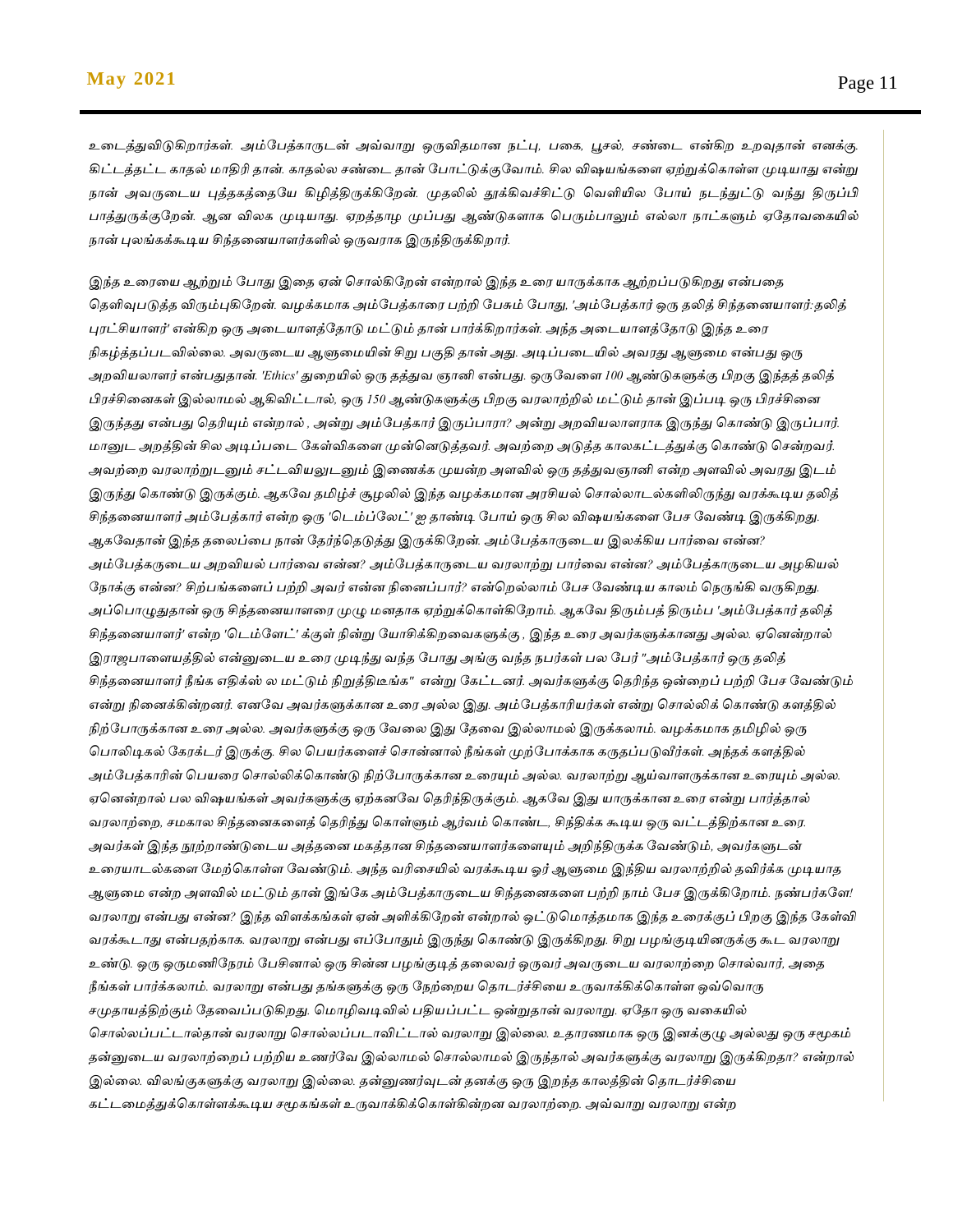*ஒன்று உருவாகி இருக்கிேது. பேமவறு வதகயான வரோறுகள் இருக்கின்ேன. இனக்குழு வரோறு, சமூக வரோறு, ேத வரோறுகள், மதசங்களின் வரோறுகள். வரோறு மவறு வரோற்றுஎழுத்து மவறு. HISTORY மவறு HISTORIOGRAPHY மவறு. நான் இங்மக மபசப் மபாவது HISTORIOGRAPHY ஐ பற்றி ேட்டும் தான். வரோற்தே எழுதுவததப் பற்றி ேட்டும் தான் வரோற்று*  எழுத்து முறை. வரலாறு ஒவ்வொரு தேவைக்காக பல்வேறுவிதமாக விதமாக எழுதப்படுகிறது. வரலாற்றை எப்படி *எழுதுகிமோம் என்பததக் பகாண்டு வரோற்தே பேவிதோக பிரிக்கோம். ஒரு முன்னுதரயாக இங்மக வரோற்றின் இந்த முகங்கதள பசால்ேோபேன்று நிதனக்கிமேன். நான் ஏற்கனமவ பசான்மனன் பழங்குடிகளுக்கு கூட வரோறு இருக்கிேது. அத்துதண சமூகங்களுக்கும் வரோறு இருக்கிேது. ஆனால் அந்த வரோறு பபாதுவாக இரண்டு பிரிவுகளாக இருக்கிேது. ஒன்று வாய்போழி வரோறு இன்பனான்று எழுத்துபோழி வரோறு. வாய்போழி வரோறு என்பது பபரும்பாலும் folk history என்று பசால்ோடுவது நாட்டார் வரோறு என்பது, பநகிழ்வானது, பதாடர்ந்து உருோற்ேம் அதடவது, பே படிகளாக பசயல்படுவது, ஒரு வதகயான நிதேத்த தன்தே இல்ோத வரோறு. ஒழுகும் வரோறு என்று அததச் பசால்ேோம். அந்த ஒழுகக் கூடிய வரோதே ஒரு நிதேத்த தன்தே பகாண்டு வரும் பபாருட்டுதான் அது எழுதப் படுகிேது. எழுதப்படும் வரோறு என்பது மூன்று மததவகளுக்காக பசய்யப்படுவது. ஒன்று நிதேக்க தவப்பதற்காக இதுதான் வரோறு என்று எழுதி தவத்துக்பகாள்ளுவதற்காக 'எழுதிவச்சுமகா' என்று நாம் பசால்கிமோம் இல்தேயா? எழுதி தவத்தால் அது ோோது என்ே எண்ணத்தில் தான். அப்மபாது ஒரு சமூகத்தின் வரோறு ோற்ேப்படல் ஆகாது இப்படிமய இது நிதேக்க மவண்டும் என்று நிதனக்கும் மபாது தான் அது எழுத்து வடிவிற்குள் வருகிேது. இரண்டாவது, பதாகுப்பு தன்தேக்காக வரோறு எழுதப் படுகிேது. ஒரு தனி சமூகம் பேமவறு சமூகங்கதள இதணத்துக்பகாண்டு கூட்டுச்சமூகங்களாகும் மபாது அதனவருக்கும் பபாதுவாக ஒரு வரோறு எழுத மவண்டி இருக்கிேது, அது புேவயோன வரோறு. நாட்டுப்புே வரோறு அதுக்கு மபாதாது. அதனவரும் ஏற்றுக்பகாள்ளக்கூடிய ஒரு பபாது வரோற்தே உருவாக்கும் பபாருட்டு ஒரு பதாகுப்பு தன்தேக்காக எழுத்து வரோறு உருவாக்கப் படுகிேது. மூன்ோவது, ஆதிக்கத்திற்காக, அரசு அதேவதற்காக, ேதமும் மபரரசுகளும் உருவாவதற்காக வரோறு எழுத்து வடிவில் எழுதப்படுகிேது. எழுதப்பட்ட வரோறு அந்த வரோற்றின் மபாக்கிமேமய மேல்கீழ் அடுக்குகதள உருவாக்கும். அது எதுவாக இருந்தாலும் சரி. யார் ஆள மவண்டும், யார் ஆளப்பட மவண்டும் என்பதத அந்த வரோறு உருவாக்கும். அதிகாரம் உள்ள அடக்கம் இல்ோத அதிகாரத்தத உள்ளடக்காத வரோறு என்பது இல்தே, எழுதப்பட முடியாது. யாருதடய அதிகாரம் எப்படிப்பட்ட அதிகாரம் என்பது மவறு படும். இந்த மூன்று காரணங்களுக்காக எழுதப்பட்ட வரோறு உருவாகிேது. இவ்வாறு வரோறு இரண்டு பிரிவுகளாக இருக்கிேது. இந்த எழுதப்பட்ட வரோற்றிமேமய இரண்டு பிரிவுகள் இருக்கின்ேன. ஒன்று பதால்வரோறு இன்பனான்று நவீன வரோறு. பதால்வரோறு என்பது உேபகங்குமே இரண்டு பாணிகள் பகாண்டது. ஒன்று, பதான்ேங்கள் புராணங்கள். அதாவது ஐதீகங்கள் என்று அவர்கள் பசால்வார்கள். அதுவும் ஒரு வதகயான வரோறுதான். ஒரு ஊருக்கு பசன்ோல் அந்த ஊரினுதடய வரோறு என்பது ஒரு பதான்ேோக ஒரு கததயாக ோறி அங்மக பசால்ேப்படுகிேது. உலகம் முழுக்க பசன்ை காலங்களில் வரலாறு என்பது புராண வடிவியல தான் இருந்தது. ஏசுவுமைே வரலாறும் ஒரு வமகோன புராணம் தான். புத்தருமைே வரலாறும் புராணம் தான். அது ஒரு பமழே வழி என்று பசால்லலாம். பதால் வரலாற்றின் இரண்ைாவது வழி என்பது நிகழ்வு குறிப்பு தன்மை. chronicles என்று பசால்வார்கள். வரலாறு முழுக்க ெைக்கு புகழ் பபற்ை chronicles கிமைக்கின்ைன. அதாவது அன்ைாை நிகழ்மவ குறித்து மவப்பது. ஒரு பதாைர்ச்சிக்காக, ஒரு ெமைமுமை யதமவக்காக ஒரு நிமனவுக்காக குறித்து மவப்பது. இந்த இரண்டு வடிவில் ெைக்கு பதால் வரலாறுகள் எழுதப்பட்டிருக்கின்ைன. தமிழக வரலாற்மை எடுத்துப் பார்த்தால் ஸ்ரீ ரங்கம் ஆலேத்தின் பதான்ைம் ஒரு வரலாறு இருக்கிைது.*  ஸ்ரீ ரங்கம் கோயில் ஒழுகு ஒரு வகையான வரலாறு. ஆதி சங்கருடைய வரலாறை எடுத்துப் பார்த்தால் ஆதி சங்கருடைய *பதான்ைங்கள் ஒரு வமகோன வரலாறு குருபரம்பமர என்ை பபேரியல ஆதி சங்கருமைே ைரமபப் பற்றிே chronicle இன்பனாரு வமகோன வரலாறு. இமவ இரண்டும் இமணந்து தான் பதால்வரலாறுகமள உருவாக்குகின்ைன. ஐயராப்பாவில் குறிப்பாக கியரக்க, யராை ைரமப எடுத்துக்பகாண்ைால் பதான்ை வரலாறு என்பது இரண்ைாம் இைைாகவும் chronicle என்பது முதலிைத்திலும் இருக்கிைது. ஆகயவ அவர்கள் இன்னும் புைவேைான இன்னும் பபாதுவான வரலாறுகமள முன்னயர எழுதிவிட்ைார்கள். இந்திோவில் பதான்ை வரலாறு யைலிருக்கிைது. chronicle என்பது மிக குமைவாகயவ இருக்கிைது. ெம்முமைே வரலாறு என்பது பபரும்பாலும் பதான்ைங்களாக கமதகளாக ைட்டுயை இருக்கிைது. இமத எதற்கு பசால்கியைன் என்ைால் பபாதுவான அறிவார்ந்த விவாதங்களில் பதான்ை வரலாறு என்பது பதான்ைம் ைட்டும்தான் வரலாறு அல்ல. அதாவது ெைக்கு வரலாறு கிமைோது என்ை ஒரு யபச்சும் எழுவதுண்டு. வரலாற்று ஆசிரிேரான டி. டி. யகாசாம்பி இந்திே வரலாறுக்கு*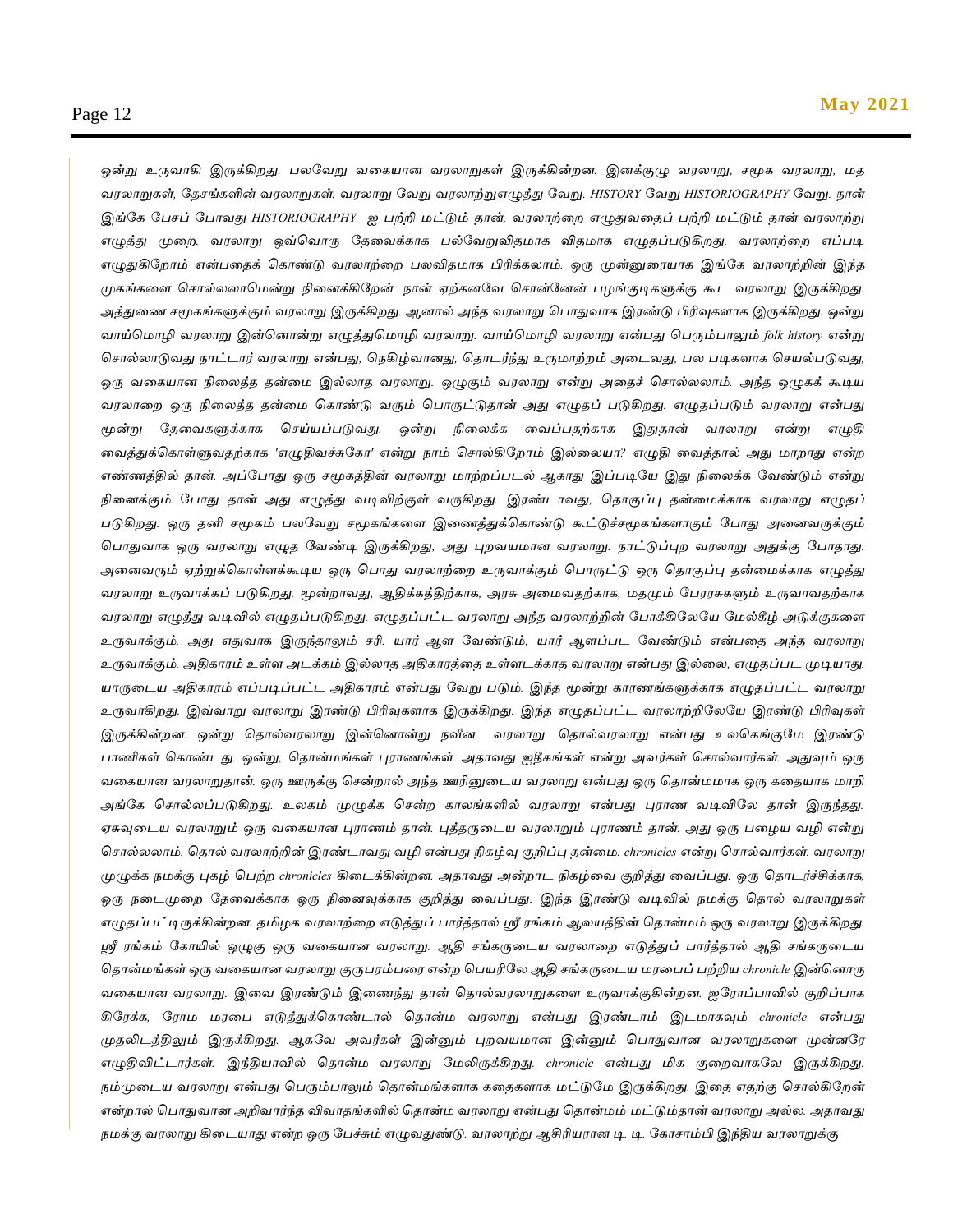*ஒரு முகவுரை என்ற அவருடைய நூலின் முகப்ப்பிலேயே இந்தியாவில் வரலாறு எழுதப்படவில்லை. வரலாறு எழுத* வேண்டியிருக்கிறது. வரலாறு இல்லை என்று எழுதுகிறார். அதாவது பழைய வரலாறே ஒரு வரலாறு என்று எடுத்து கொள்ளப்படுகிறது. சென்ற காலத்திய ஐரோப்பிய சிந்தனையாளர்களும் இதைத் தொடர்ந்து நம்மிடம் சொல்லிக் கொண்டிருந்தார்கள். ஆப்பிரிக்க ஆசிய நாடுகளுக்கோ வரலாறு இல்லை என்று கூறுகிறார்கள். நாட்டுப்புற வரலாறுகளும் *வரலாறுகள் தான். வாய் மொழி வரலாறுகளும் வரலாறுகள் தான். இப்பக்கம் எழுத்து மொழியிலே குறிப்புத் தன்மையுடைய எழுத்துக்களும் வரலாறு கொண்டிருப்பதும் இந்த வரலாறுகள் ஏற்கெனவே இருந்து கொண்டிருக்கின்றன. இதனுடைய இன்பனாரு பதாைர்ச்சிோக உருவானது தான் ெவீன வரலாறு என்பார்கள். இந்த உமரயில் ொம் யபசிக் பகாண்டிருப்பதும் ெவீன வரலாறு தான். இதனுடைய இன்னொரு தொடர்ச்சியாக உருவானது தான் நவீன அதுதான் என்பர். நவீன வரலாற்றைப் பற்றிப் யபசும் தருணத்தில் அந்த விவாதத்மத குழப்பும் பபாருட்டு ொட்டுப்புை வரலாமையோ பமழே வரலாமையோ பகாண்டுவரக்கூைாது. என்பதற்காகத்தான் ொன் இங்கு விளக்குகியைன். ெவீன அதுதான் என்பது என்ன என்று பார்த்தால் ஏைத்தாழ பதினாறு பதியனழாம் நூற்ைாண்டுகளில் ஐயராப்பாவில் உருவாகிவந்த ஒருவமகோன வரலாற்மைத்தான் ொம் ெவீன அதுதான் எண்டு கூறுகியைாம். அதற்கு கியரக்க ைரபியல ஒரு பதாைர்ச்சி இருக்கிைது. க்யரட்யைைஸ் எழுதிே அதுதான் அதற்க்கு ஓர் முன்னுதாரணைாய் திகிழ்கிைது. அது ஒரு மிகத்பதான்மைோன வரலாறு. அனால் அதியல புைவேத்தன்மை இருக்கிைது. ஆசிேனுமைே கருத்துக்களுக்கு அப்பால் தகல்வல்கமள ைட்டுயை முன்மவக்கக்கூடிே அதுதான் அதுதான் ெவீன வரலாற்றினுமைே முதல் அடிப்பமை. இரண்ைாவதாக நிரூபிக்கப்பைக்கூடிே பகாள்மககள் வழிோக வரலாற்மை பசால்வது. ராஜராஜயசாழன் காலத்தில் உணவு உற்பத்தி பபருகிேது என்ைால், சில காரணங்களால் அது பபருகவில்மல என*  நிரூபிப்பதற்கான வாய்ப்பிருக்கிறது. தகவல்கள் புறவயமானவையாக இருக்க வேண்டும். நெறிகள் புறவயமானவையாக *இருக்க யவண்டும். அதுதான் ெவீன வரலாறு. இந்த வரலாறு ஐயராப்பாவில் படிப்படிோக உருவாகிவருகிைது. சீனாவில் ஒரு வமகோன வரலாறு இருந்திருகிைது. சமீபகாலத்தில் அமதப்பற்றி யபசுகிைார்கள். ஈராயிரம் ஆண்டுகளுக்கு முன்னதாகயவே சீனாவில் புைவேைானதாக இருந்திருக்கிைது. அதற்கு ஐயராப்பிே வரலாறு ஒரு முன்னுதாரணம். வால்யைேர், எட்வர்ட் கிப்பான், யைவிட் ஹ்யும் யபான்ைவர்கள் எழுதிே வரலாறு. இந்த மூன்று யபமரத்தான் ெவீன வரலாற்றின் பிதாக்கள் என்று கூறுவார்கள். கிப்பான் எழுதிே யராைப்யபரரசின் எழுச்சியின் வீழ்ச்சி என்ை புத்தகம் ஒரு முன்னுதாரணம் என்று கூறுவார்கள். இந்த நவீன வரோறு எழுதும் முதே ஐமராப்பிய பல்கதேகழகங்களிமே மிகப்பபரிய பசல்வாக்தக பசலுத்துகிேது. ஆக்ஸ்மபார்டும், மகம்பரிட்ெூம் அதனுதடய பயிற்சி களங்களாக இருக்கின்ேன. சார்மபானிலும், ஆக்ஸ்மபார்ட்டிலும், மகம்பிரிட்ஜிலும் பயின்ே ஐமராப்பியர்கள் காேனி ஆதிக்கம் உருவாக்கும் பபாருட்டு உேகபேங்கும் பயணம் பசய்கிோர்கள். உேக நாடுகதள பவல்கிோர்கள். அந்த நாடுகளின் நவீன வரோற்தே நவீன முதேயில் எழுத ஆரம்பிக்கிோர்கள். அப்பபாழுதுதான் உேகிற்கு நவீன வரோறு வர ஆரம்பிக்கிேது. இந்த நவீன வரோற்றில் இருக்க கூடிய பவவ்மவறு பள்ளிகள் பவவ்மவறு எழுத்து*  முறைகளை நாம் பார்க்கிறோம். இந்தியாவை பொறுத்தளவில் நம்முடைய முதல் வரலாற்று எழுத்தென்பது காலனி *ஆதிக்கவாதிகளால் எழுதப்பட்டது. அதத காேனி ஆதிக்க வரோறு என்று பசால்வார்கள். அந்த காேனி ஆதிக்கவாதிகள் இந்தியாதவ பற்றி ஒரு வரோற்தே எழுதி உருவாக்கினார்கள். தங்களுதடய மததவக்காகவும், இந்தியர்களுக்கு ஒரு வரோற்று உணர்தவ அளித்து அவர்கதள ஒருங்கிதணப்பதற்காக இந்த வரோற்தே அவர்கள் எழுதினார்கள். அந்த வரோற்றின் மேல் ஒரு விேர்சனோக அதுமபாதாது என்றுகண்டு, மவபோரு வதகயான வரோற்தே எழுத முற்பட்டவர்கதள நாம் மதசிய வரோற்று ஆசிரியர்கள் என்று பசால்கிமோம். மதசிய வரோற்று ஆசிரியர்களின் வரோற்று எழுத்து முதே என்பது ஒரு முதோளித்துவ சார்பு பகாண்டது என்று பசால்லி ஒரு ோர்சிய வரோற்று எழுத்து முதே மூன்ோவதாக இந்தியாவிமே உருவாகிேது. இந்த மூன்று வரோற்று எழுத்து முதேகளும்தான் மிகப்பிரபேோக, பநடுங்காேோக இருந்து வருகின்ேன. இந்த மூன்று வரோற்று எழுத்து முதேகளுக்கும் பவளிமய , இந்த மூன்று எழுத்து முதேகளால் பதாடப்படாத ஒன்று உள்ளது என்று 1990களில் ஒரு விவாதம் வந்தது. புேநதடயாளர்கள் (marginalaised people), பவளிமய தள்ளப்பட்டவர்கள், சமூக கட்டதேப்புக்கு பவளிமய இருப்பவர்கள் பற்றிய வரோறு. அதத marginalaised history என்பர். இந்த வரோதே எடுத்துப் பார்த்தால் j. s. mill பிரிட்டீஷ் காேனி ஆதிக்க வரோற்தே எழுதினார். பிரிட்டிஷ் கிழக்கிந்திய கம்பபனியுதடய வரோதே எழுதினார். பதாடர்ந்து " cambridge history of india" என்ே பபயரிமே ஒரு ஐந்து பதாகுப்புகள் வந்தன. இதவதான் இந்திய வரோற்தே பற்றிய காேனி ஆதிக்கவாதிகளுதடய முதல் விரிவான சித்திரம். நண்பர்கமள இந்த விவாதத்தில் நான் ஒன்று பசால்ே விரும்புகிமேன். காேனி ஆதிக்க வரோறு*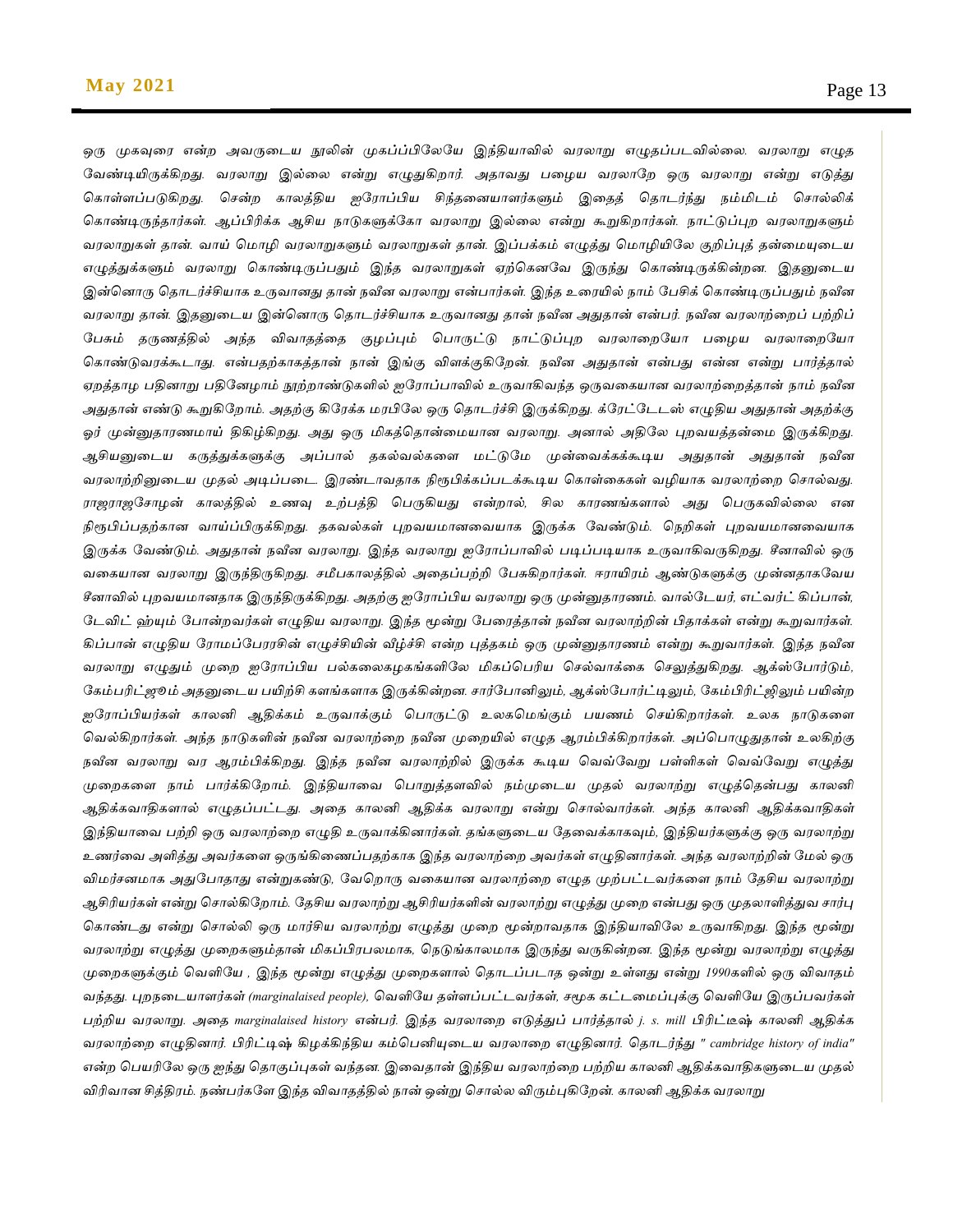*என்று பசால்லும்மபாது , அது மோசடி வரோறு என்மோ, பபாய் வரோறு என்மோ, தவோன வரோறு என்மோ நான் பசால்ே ோட்மடன். வரோற்று ோணவர் எவரும் பசால்ே ோட்டார்கள். ஏபனன்ோல் மபரறிஞர்களால் மிகப்பபரிய உதழப்பால் எழுதப்பட்ட வரோற்று சாததனகள் அந்த எழுத்துக்கள். அறிஞர் எவரும் அதத தாண்டி கடந்து மபாக முடியாது அவ்வளவு எளிதாக. ஏபனன்ோல் இன்தேக்கு கடந்த 10 ஆண்டுகளாக போத்த காேனி ஆதிக்க வரோறுகதளயும் இடது தகயால் தூக்கி மபாடக்கூடிய ஒரு அறிவிலித்தனம் அறிவுத்துதேயில் ஒலிக்க ஆரம்பித்திருக்கிேது. அதற்பகதிரான குரோக இதத பசால்கிமேன். தமிழக வரோற்தே எடுத்துப்பர்த்தால் Madura country manual எழுதிய J. H. Nelson ஒரு ேகத்தான வரோற்று ஆசிரியர். வரோற்தே விடுங்கள், போழிநதடக்காகமவ படிக்க மவண்டிய புத்தகம். வரோற்தே எப்படி எழுத மவண்டும் என்பதற்கு முன்னுதாரணோன புத்தகம். ஒரு கிளாசிக்கான புத்தகம். அதில் கிதடத்த தகவல் அதனத்ததயும் பகாண்டு சங்ககாேம் முதல் நாயக்கர் ஆட்சி வதரக்குோன தமிழகத்தினுதடய ஒரு வரோற்று சித்திரத்தத அவர் உருவாக்குகிோர். மிக முன்மனாடியான முயற்சி. அன்று இருந்த கபேக்ட்ர்கள் அடுத்த காேகட்டத்திற்கு தன்தன பதாடர்ந்து வரக்கூடிய கபேக்டருக்காக தனக்கு கிதடத்த அதனத்து தகவல்கதளயும் பதாகுத்து அளிக்ககூடிய ஒரு வழக்கு இருந்தது. அதற்கு பபயர்தான் manuals. அந்த manual அதனத்துமே வரோற்று குறிப்புகளாக இருந்தன. அதில் classic என்பது J. H. Nelson உதடய Mathura country manual. அதிலிருந்துதான் காேனி ஆதிக்க வரோறு எழுதப்படுகின்ேன. மபாற்றி வணங்கத்தகுந்த ேகத்தான காேனி வரோற்று ஆசிரியர்கள் இருக்கிோர்கள். அவர்களால்தான் இந்தியா என்கிே ஒட்டுபோத்தத்ததக் கற்பதன பசய்ய முடிந்தது. சிே நிலப்பகுதி வாழ்க்தக முதேகதள இதணத்து வரோற்தே உருவாக்க முடிந்தது. இனவரோற்றுதடய விதிகதள அவர்கள் உருவாக்கினர்கள் (புேவயத்தன்தே). அவர்களுதடய பாதத காேனி ஆதிக்க தன்தே பகாண்டதாக இருக்கோம்.*  அதை நீ கடந்து செல்லலாம். அதன் பிறகு பந்தர் கார் போன்ற தேசிய வரலாற்று ஆசிரியர்கள் வந்தார்கள். தமிழக வரலாற்றிலே *நீேகண்ட சாஸ்திரி ேற்றும் சதாசிவ பிரம்மேந்திரர் மபான்மோர்சிேந்த உதாரணம். மதசிய பபருமித பார்தவயிமே வரோற்தே எழுதினார்கள். மதசியத்துதடய உயர்தவ ேற்றும் சாததனகதள எழுதியவர்கள். இந்த வரோற்றிற்கு அடுத்தப்படியாக வந்த* வரலாறு என்பது மார்க்சிய வரலாறு. இரண்டு பேர் அதற்கு முக்கியமானவர்கள். அவர்களில் எம். என். ராய் மார்க்சிய வரலாற்று ஆய்விற்கான ஒரு முன்வரைவை உருவாக்கியவர். டி. டி. கோசாம்பி மார்க்சிய வரலாற்று ஆய்வின் ஒரு விரிந்த சித்திரத்தை *உருவாக்கியவர்.பிேகு இன்தேய காேத்தில் இருக்கக்கூடிய அத்ததன ோர்க்சிய வரோற்று ஆசிரியர்களும் டி. டி. மகாசாம்பி அவர்களின் பாணிதய மசர்ந்தவர்கள் என்றுதான் வதரயறுக்கிோர்கள். நேனி கூகா, கியான் பிரகாஷ் ஆகிமயார்களால் 90-களில் ோர்க்சியஸ் வரோறு உருவானது இதுதான் நவீன இந்திய வரோற்றின் சித்திரம். இதில் அம்மபத்காருதடய இடம் என்ன? அவர் என்ன பசால்கிோர் என்பதத அடுத்தப்படியாக பார்க்கோம். நான் ஏற்கனமவ கூறியது மபால் அம்மபத்கார் வரோற்று ஆசிரியராக பசயல்பட்டவர் அல்ே. அவருதடய முதன்தே ஆர்வம் என்பது ethics, சட்டம், ேற்றும் அரசியலில் இருந்தது. பபாதுவாக இன்தேக்கு பதாகுத்து பார்த்தால் அவர் அதிகம் மபசியது ethics தான் உள்ளது. வரோற்று ஆசிரியராக அவருதடய இதடயம் என்பது ஒரு வதகயில் இரண்டாம் பட்சமே.*

*இரண்டாவதாக அவர் வரோற்று ஆசிரியராக அதிகம் பசயல்படவில்தே. பசயல்படக்கூடிய காேகட்டத்திமே இந்தியாவின் வரோற்று காேத் தரவுகள் மிகக் குதேவாகத்தான் கிதடத்தது. கல்பவட்டுக்கள் அதிகம் படிக்கப்படவில்தே, பதாகுக்கப்படவில்தே. பசப்மபடுகள் கிதடக்கவும் இல்தே, படிக்கவுமிஇல்தே. ஆனால் இதற்பகல்ோம் மேமே இன்பனான்று உள்ளது. உதிரி உதிரியாக ஆங்காங்மக பசய்யப்படக்கூடிய ஆய்வுகதள ஒரு இடத்தில் பதாகுக்கக்கூடிய பபரிய அதேப்புகள் அன்று உருவாக்கப்படவில்தே. இன்று சுதந்திரத்திற்கு பிேகு தான் பல்கதேக் கழகங்கள் உருவாக்கப்பட்டன. தரவுகளும் உள்மள வருகின்ேன. தரவுகதள பகாள்தககளாக ோற்ேக் கூடிய அறிஞர்கள் பதாடர்ந்து பசயல்பட்டு வருகிோர்கள்.*  இது ஒரு தறி போலவே. முன்னும் பின்னுமாக இயங்கி கொண்டிருக்கிறது. இந்த இயக்கம் சில ஆண்டுகள் நீடித்த பிறகு தான் வரலாற்றை பற்றிய ஒரு தெளிவு ஏற்படும். இந்திய வரலாற்றை பற்றிய ஒரு தெளிவான சித்திரம் என்பது 60-களுக்கு பிறகு தான் *ஓரளவுக்கு பதளிந்து வருகிேது.*

*அம்மபத்கர் எழுதியபதல்ோம் 30-40 களில். ஆகமவ வரோற்று ஆசிரியராக அரிதி முடிவுகதள உருவாக்கும் இடத்தில் அவரில்தே ஊகங்கள், சாத்தியங்கதள வாய்ப்புகதள ேட்டுமே அவர் பசால்ே முடியும். அதத தான் அவர் பசால்லியிருக்கிோர். வரோற்தே ஆய்வதற்கான ஒரு பார்தவதய ேற்றும் வழிகாட்டிகதள சுட்டிக் காட்டியவர் என்று*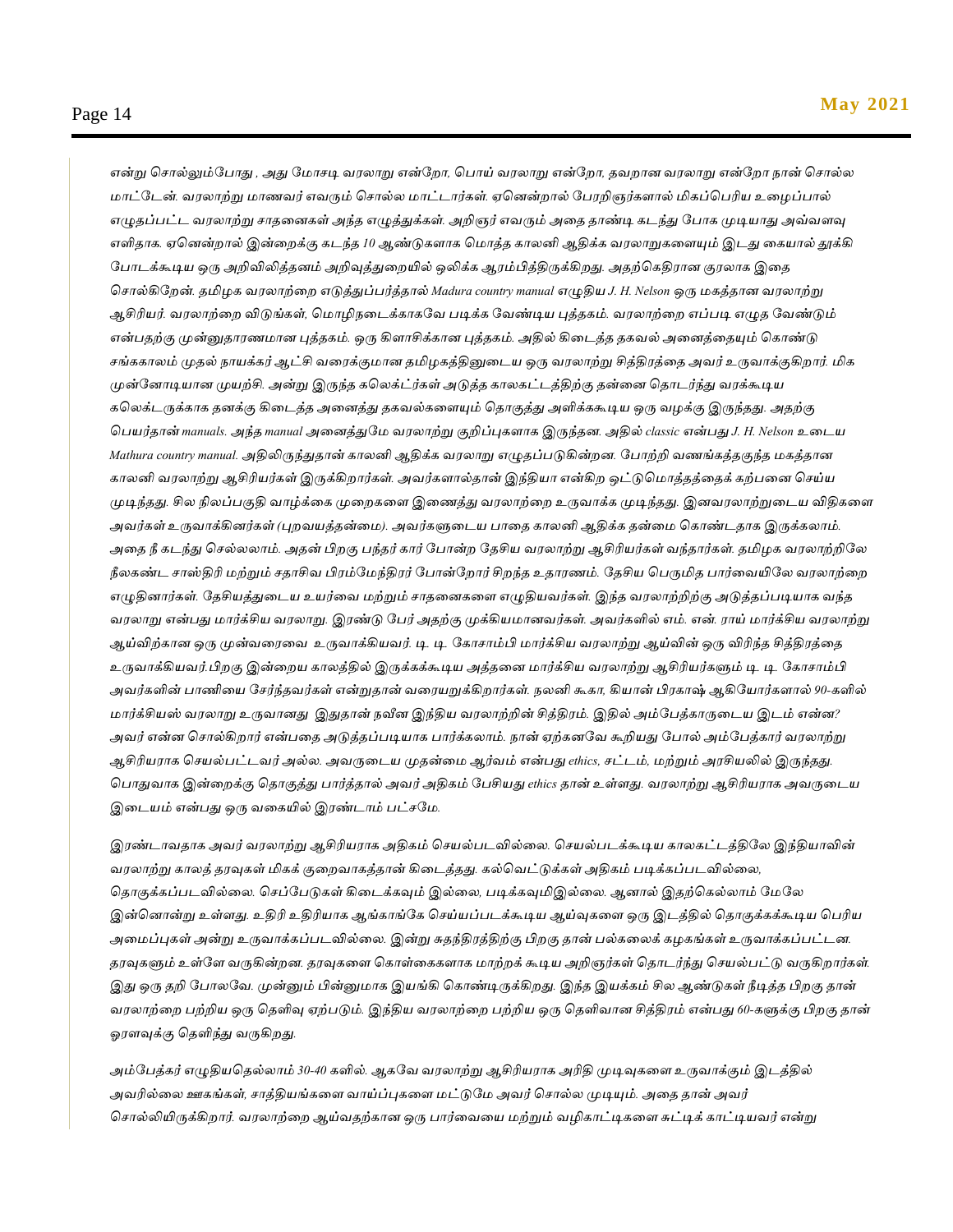*அவதர குறிப்பிட முடியும். வரோற்று ஆய்விற்கான ஒரு தத்துவக் பகாள்தககதள உருவாக்கியவர் என்று அவதர நாம் பார்க்க முடியும். வரோற்று ஆய்வின் முடிவுகளுக்காக அம்மபத்கதர அணுக கூடாது முடியாது. அது வரோற்று ஆய்வின் குழந்தத பருவத்தில் எழுதப்பட்டது. இந்த உதரயின் பதாடக்கத்திமேவிவாதம் என்ே வார்த்தததயப் பயன் படுத்திமனன். அம்மபத்கருதடய ஒவ்பவாரு வார்த்தததயயுமே ேத நூல்களின் மேற்மகாள்களாக எடுத்து பகாள்பவர்களுக்கு வரோற்று ஆய்வுகள் உகந்தது அல்ே. அவருடன் பதாடர்ந்து விவாதித்து ஏற்று ேறுத்தும் மபசுபவர்களுக்குத்தான் வரோற்று ஆய்வுகளில் இடமிருக்கிேது. அவர் ஒரு வழி காட்டுகிோர். அந்த வழிதய ேறுபதற்க்கான முழு சுதந்திரத்துடன் அவதர அணுக மவண்டும். அவதர வாதிக்க மவண்டும். எப்படி நீங்கள் பிளாட்மடா வுடன் வாதிப்பீர்கமளா அரிஸ்டாட்டில் உடன் வாதிப்பீர்கமளா காரல் ோர்க்ஸ் உடன் வாதிப்பீர்கமளா அவ்வாமே அம்மபத்காருடன் வாதிக்க மவண்டும் என்று பசால்ேோம். நான்கு வதகயான வரோற்று எழுத்துக்குள்ளும் அவருதடய பார்தவ அடங்காது என்பதனால் தான் இந்த ததேப்பு இங்கு மபசப்படுகிேது. அதாவது அம்மபத்கார் காேனி ஆதிக்க வரோற்தே எழுத்து முதேதய ஏற்றுக் பகாண்டவர் அல்ே. அவருதடய இயல்புபடி எந்த வதகயான ஆதிக்க பாதததயயும் ஏற்றுக் பகாள்ள முடியாது.*

அவரும் மிகப்பெரிய அளவிலே ஐரோப்பிய கல்வி பெற்றவர் ஐரோப்பிய பார்வையுடையவர். ஆனாலும் ஐரோப்பாவுடைய *ஆதிக்க பார்மவமே ஏற்றுக்பகாண்ைவர் அல்ல. ஐயராப்பிேர்கள் எழுதிே வரலாற்றில் அவர்க்கு கடுமைோன விைர்சனங்களும் ைாற்றுக்கருத்துகளும் அவருக்கு நிமைே இருக்கின்ைன. ஐயராப்பிேர்கள் இங்கிருக்கக்கூடிே ஆதிக்கத்மதச் சார்ந்துதான் அந்த வரலாறுகமள எழுதினார்கயளபோழிே அடித்தளம் சார்ந்து எழுதவில்மல என்று அம்யபத்கர் எண்ணுகிைார். இங்கிருந்து*  ஆதிக்கம் இவ்வாறு உருவாகியது, அது எவ்வாறு மாறிக்கொண்டுவந்தது. இந்தியாவுடைய தேசிய பெருமித வரலாற்றை அம்பேத்கர் முழுமையாகவேய நிராகரிக்கிறார்.அது இயல்பானது. அதை நிராகரிப்பதற்கான முதல் காரணம் தலித்துகளைப் *பற்றிய அவருடைய பார்வை. இந்த தேசிய பெருமித வரலாற்று ஆசிரியர்கள் ஒடுக்கப்பட்ட மக்களைப்பற்றி , தலித்துகளைப் பற்றி அல்லது இந்தியாவுடைய பொதுவான பொருளியல் , சமூகவியல் , மதம்சார்ந்த ஒடுக்குமுறைகளை வரலாற்றில் சாதாரணைாக நிகழக்கூடிேதுதாயன என்று எடுத்துக்பகாண்ைார். அமத ஒரு moral பிரச்சமனோக ைட்டும்தான் எடுத்துக்பகாண்ைார். ைனம் திருந்தினால் நிறுத்திவிைலாம் , ைாற்றிவிைலாம் என்று எடுத்துபகாண்ைாயர தவிர அது எவ்வாறு உருவாகி வந்தது , மூவாயிரம் ஆண்டுகளாக எவ்வாறு நிமலபபற்ைது , அதனுமைே அடிப்பமைோன படிைங்கள் என்ன , பதான்ைங்கள் என்ன , ெம்பிக்மகககள் என்ன என்பமதப்பற்றிே யகள்விகளுக்கு அவர் பசல்ல விரும்பவில்மல. சிைந்த உதாரணம் நீலகண்ைசாஸ்திரி யசாழர்கமளப்பற்றி எழுதினார். யசாழகாலம் பபாற்காலபைன்ைால் அது மிமகோகாது. யசாழக்காலத்தில்தான் தமிழகம் மிக பசழிப்பாக இருந்தது கமலகள் வளர்ந்தன இலக்கிேங்கள் பபருகின. இன்மைக்கும் ொம் சாப்பிடும் யசாற்றின் பபரும்பகுதி யசாழகால ஏரிகளால் உருவாக்கப்பட்ை விமளநிலங்களிலிருந்து வருபமவ. யசாழ காலத்தில் தான் நில அடிமை முமை உருவாக்கப்பட்ைன. யசாழ காலத்தில் தான் தமிழகத்தின் பல தலித்துகள் அடிமைோக்க்கப்பட்ட்ைனர். ைாை முடிோத ஒன்ைாக சாதி முமைகள் நிமல நிறுத்தப்பட்ைது யசாழ காலத்தில். இமதத் தான் நீல கண்ை சாஸ்திரி கூறுகிைார். நீண்ை காலம்*  கழித்து கே. கே. பிள்ளை தான் அதை எழுதுகிறார். தேசிய வரலாறு இயல்பாக விடக் கூடிய ஒரு பகுதியாக இருக்கிறது. அதை *அம்யபத்கர் ஏற்றுக் பகாள்ளவில்மல. இந்திோவில் யதசிேப் பபருமித வரலாறுகள் அம்யபத்கருமைே பார்மவக்கு ஏற்றுக் பகாள்ளப் பைக்கூடிேமவ அல்ல. மூன்ைாவதாக ைார்க்சிேப் பார்மவக்கு இது மிகவும் சிக்கலான விஷேம். ஏபனன்ைால் உண்மையியலயே இந்திோவில் தலித் இேக்கங்களும் ைார்க்ஸ் இேக்கங்களும் யசர்ந்து தான் இேங்கிக் பகாண்டிருக்கின்ைன*  இனைந்து செயல்படக் கூடிய கட்டாயத்தில் இருக்கின்றன. ஆதலால் மிகவும் கடுமையான விவாதம் ஏற்படக் கூடிய வாய்ப்புகள் *குமைவு. எனினும் அம்யபத்கர் ைார்க்ஸ் மீது மவக்கும் குற்ைச்ச்சாட்டுகள் அல்லது விைர்சனங்கள் முக்கிேைானமவ. ஒரு உமரயில் உள்ள சில வரிகமள படிக்கியைன். ஆர்வமுள்ளவர்கள் படித்துத் பதரிந்து பகாள்ள யவண்டிே விஷேங்கள் பல உள்ளன. ைார்க்ஸிே பார்மவ என்பது என்ன? உற்பத்தி உைவுகள் உற்பத்தி மூலங்கள் ஆகிேமவதான் அடித்தளம். அரசு பண்பாடு முதலிேமவ யைல் கட்டுைானம். உண்மைோன ைாற்ைங்கள் அடித்தளத்தில் நிகழமுடியும். யைல் தளத்திலுள்ள எல்லாயை அடித்தளத்தினுமைே*  இயல்பினால் உருவாக்கப்பட்டவை. கலாசாரமும் சரி, அரசும் சரி, மதமும் சரி, நம்பிக்கைகளும் சரி பொருளியல் உறவுகளால், *பபாருளிேல் சக்திகளின் முரண்பாடுகளால் உருவாகக்கூடிேமவ. இதுதான், சுருக்கைாகச் பசான்னால், ைார்க்ஸிேப் பார்மவ. இந்த reductionism, இந்த குறுக்கல்வாதத்மத அம்யபத்கர் ஏற்றுக்பகாள்ளவில்மல. அம்யபத்கருமைே விைர்சனங்கள் மிக விரிவாக முன்மவக்கப்பட்டிருக்கின்ைன. ஆரம்பகாலத்தில் ைார்க்ஸிேர்களும் அம்யபத்கருக்கு விரிவான பதிமல அளித்திருக்கிைார்கள்.*  அந்த விவாதங்களை இன்றைய மாணவர்கள் தொடர்ந்து படிக்கலாம். அவற்றை இன்றைய முகநூல் விவாதத்தின்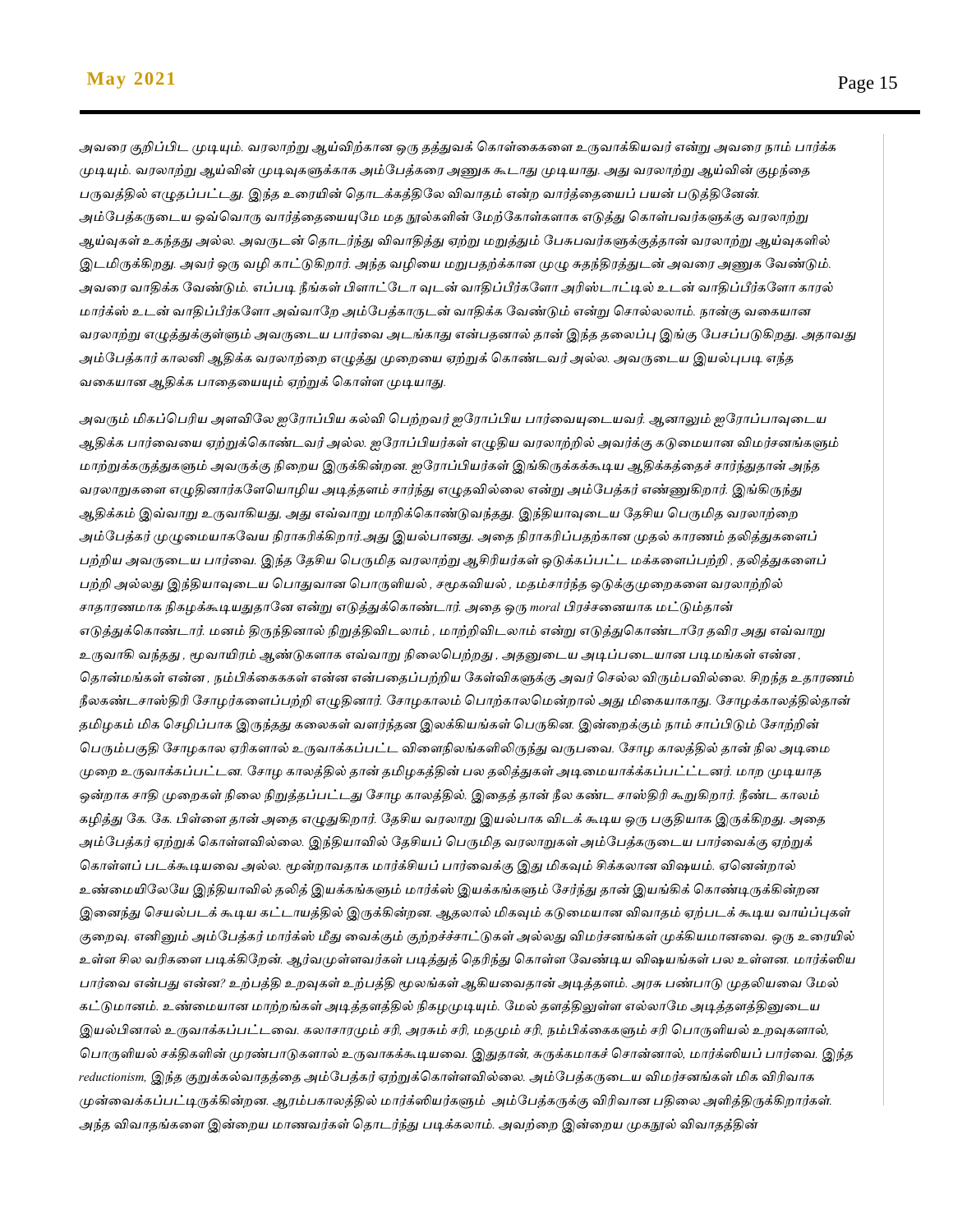*தரத்திற்குக் கொண்டுவந்து பேசக்கூடாது. இந்த மாதிரி விசயங்களை எழுதும்போது எனக்கு நானே போட்டுக்கொள்ளக்* கூடிய *கட்டுப்பாடு இது. எல்லாவற்மையுயை பவறும் வம்பாக ைாற்ைக்கூடிே ஒரு தளத்திற்கு இமதக் பகாண்டுவந்யதாபைன்ைால்*  அந்த விவாதமென்பது வெறும் பூசலாக மாறிவிடும். இது பூசலுக்கான இடம் அல்ல. இரண்டு பேரறிஞர்களுடைய பார்வை *ஒன்றுபகான்று முரண்படும்யபாது உண்மையில் ஒரு புத்தம்புதிே வாய்ப்புதான் திைக்கிையத ஒழிே அவர்கள் ஒருவமர ஒருவர் ைறுப்பதில்மல. அம்யபத்கர் ைார்க்ஸிேத்மத ைறுக்கக்கூடிே இரண்ைாவது இைம் – ைார்க்ஸிேம் கலாச்சார உருவாக்கத்மத*  கருத்தில்கொள்ளவில்லை என்பதுதான். கலாச்சாரத்தைப்பற்றி மார்க்ஸியப் புரிதலென்பது பலவீனமானது. ஒடுக்குமுறையில் *சுரண்ைலில் கலாச்சாரம் வகிக்ககூடிே பங்கு என்பது மிக நுட்பைானது. பிச்மச எடுக்கும் பிராைணமன விை உமழப்பாளனான தலித் ஒருபடி தாழ்ந்தவனாக இருக்கக்கூடிே சமூகநிமல ைார்க்ஸிேத்தால் புரிந்துபகாள்ளக்கூடிேதல்ல என்பது*  அம்பேத்கருடைய கருத்து. அது மார்க்ஸியத்துக்குள் வராது. உலகத் தொழிலாளர்களே ஒன்றுபடுங்கள் என்று சொல்லும்போது *உேர்சாதி பதாழிலாளர்களும் தலித் பதாழிலாலர்களும் ஒயர அணியில் ஒன்றுதிரள முடிோத நிமல ஒன்று இருக்கிைது அல்லவா. அது ஒரு கலாச்சாரக் கூறு. அமதக் கருத்தில் பகாள்ளயவண்டும். இது அம்யபத்கர் பசான்னது. மூன்ைாவதாக அம்யபத்கர் ைார்க்ஸிேத்தின் யைல் மவக்கக்கூடிே குற்ைச்சாட்டு – ைறுப்பு. ைார்க்ஸிேத்தினுமைே Ethics மீது அவருக்கு ெம்பிக்மகயில்மல. அல்லது ைார்க்ஸிேத்திற்கு சரிோன ethics இல்மல, அைவிேல் இல்மல என்று அவர் நிமனக்கிைார். அவர் வண்முமைமே ஏற்றுக்பகாள்ளக்கூடிேவரல்ல. ைார்க்ஸிேப் புரட்சி ரஷ்ோவில் நிகழ்த்திே வன்முமைகமள, அடிப்பமையில் சித்தாந்தியும் ைனிதாபிைானியுைான அம்யபத்கரால் ஏற்றுக்பகாள்ள முடிோது. ஒரு புரட்சியின்பபாருட்டு ைாற்ைத்தின்பபாருட்டு இவ்வவு பபரிே அழிமவ நிகழ்த்தலாம் எத்தமனயபமர யவண்டுைானாலும் பகால்லலாம் என்பமத*  அம்பேத்கரால் ஏற்றுக்கொள்ள முடியாது. அம்பேத்கர் மார்க்ஸிய அறவியல் பற்றி எழுப்பிய அடித்தளமான கேள்விகளை *அன்மைக்குப் யபசும்யபாது அவபராரு பழமைோன இைத்திலிருந்து யபசுகிைார் என்று யதான்றிேது. ஆனால்*  தொண்ணூற்றிரண்டில் சோவியத் ரஷ்யா உடைந்த பிறகு அதைப் படிக்கும்போது ஒவ்வொரு வரியும் அத்தனை அர்த்தத்துடன் *கிளம்பிவந்தன. ொயன இரண்டு காலகட்ைங்களில் படித்திருக்கியைன். எண்பத்மதந்து எண்பத்தாறுகளில் யகரளத்தியல ைார்க்ஸிே அரங்குகள் வழிோக அம்யபத்கமரப் படிக்கும்யபாது பழமைோன அளவிேமலக் பகாண்டுவந்து ஒரு புத்தம்புதிே சிந்தமனயைல் யபாைக்கூடிேவராகத் யதான்றினார். அம்யபத்கர் யைல் கடுமைோக முரண்பட்யைன்.*  தொண்ணூற்றிரண்டுகளுக்குப் பிறகு அறம் என்பது ethics என்பது ஒரு முக்கியமான விஷயம். சமூக மாற்றத்திற்காக ethics ஐ *ைாற்றிக்பகாள்ளலாபைன்ைால், சமூகம் ைாறிக்பகாண்யைதான் இருக்கும். ஒரு புதிே சமூதாே அமைப்புக்காக ஒருயகாடியபமரக் பகால்லலாபைன்ைால், அந்த புதிே சமூதாே அமைப்பு யதாற்றுவிட்ைபதன்ைால் அந்த ஒருயகாடியபர் பசத்தவர்களுக்கு ோர் பதில்பசால்வது. ஒரு புரட்சியின் பபாருட்டு பத்துலட்சம்யபர் சாகிைார்கள். புரட்சியும் யதாற்றுவிட்ைது. பத்துலட்சம் பபருக்கு*  என்ன பதில். ஆகவே ஒரு நவீன அறவியல் என்பது தேவையாகிறது. இந்த மூன்று அடிப்படையில் மார்க்ஸிய கொள்கைகளை *அம்யபத்கர் ைறுக்கிைார். ஆகயவ மூன்ைாவது வரலாற்றுப் பார்மவ என்பது அம்யபத்கர் ஏற்றுக்பகாள்ளக் கூடிேதாக இருக்காது. அல்லது, அந்த வரலாற்றுப் பார்மவ அம்யபத்கரிேப் பார்மவோக இருக்காது. ொங்காவதாக, பதாண்ணூறுகளில் உருவாகிவந்த marginalist history. அது சமுதாயத்திலிருந்து வெளியே தள்ளப்பட்டவர்களைப் பற்றியது. சமுதாயத்தினுடைய விளிம்புக்கு பவளியே இருப்பவர்கமளப் பற்றிேது. அம்யபத்கர் யபசுவது பவளியே இருப்பவர்கமளப் பற்றிேல்ல. தலித்துகள் marginalized people அல்ல. அவர்கள்தான் சமுதாயத்தினுடைய அஸ்திவாரம். மொத்த சமுதாயமும் அவர்களை அழுத்துகிறது. எப்படி ஒரு கட்டிைம் அஸ்திவாரத்மத அழுத்துகிையதா அமதப்யபால. ஆகயவ அவர்கள் இல்மலபேன்ைால் இந்த சமுதாேம் இல்மல.*  அவர்கள் சமுதாயத்திற்கு வெளியே இல்லை. அடியில் இருக்கிறார்கள். Marginalized studies உடன் தலித் studies ஐ *இமணப்பபதன்பது அடிப்பமைோன மிகப்பபரிே பிமழமே உருவாக்கும். ஒரு ெகர்ப்புை யசரியில் வசிப்பவரல்ல ஒரு தலித். ெகர்புைத்தில் தன்னிச்சிோக யசரிகள் உருவாகிவருகின்ைன. அங்கு குற்ைம் சார்ந்து ஒரு வாழ்க்மக இருக்கிைது. ஒரு ெடுத்தரப்புத்தி இேல்பாக அவர்கமளயும் தலித் என்று பார்க்கும். ஆனால் அவர்கள் தலித் அல்ல. பலவமகோன*  குற்றச்செயல்பாடுகள் வழியாக சேர்ந்து வரக்கூடிய ஒரு slum அது. தலித் வாழ்க்கை என்பது முற்றிலும் வேறானது. இந்த *ஒட்டுபைாத்த சமூகக் கட்டுைானத்தின் அடித்தளத்தில் இருக்கக்கூடிேது. ஆகயவ தலித் studies என்பது marginalized studies அல்ல. ஆகயவ இந்த ொன்கு வரலாற்று எழுத்து முமைகளிலும் அம்யபத்கருமைே பார்மவ வர முடிோது. அது ஐந்தாவது பார்வையாகத்தான் இருக்க முடியும். அப்படி இருக்கிறதா என்று பார்த்தால். கடந்து பத்து பதினைந்து ஆண்டுகளாக வரலாற்று ஆய்வுநூல்களில் அம்யபத்கர் யைற்யகாள்காட்ைப்படுவது கூடிவருகிைது.*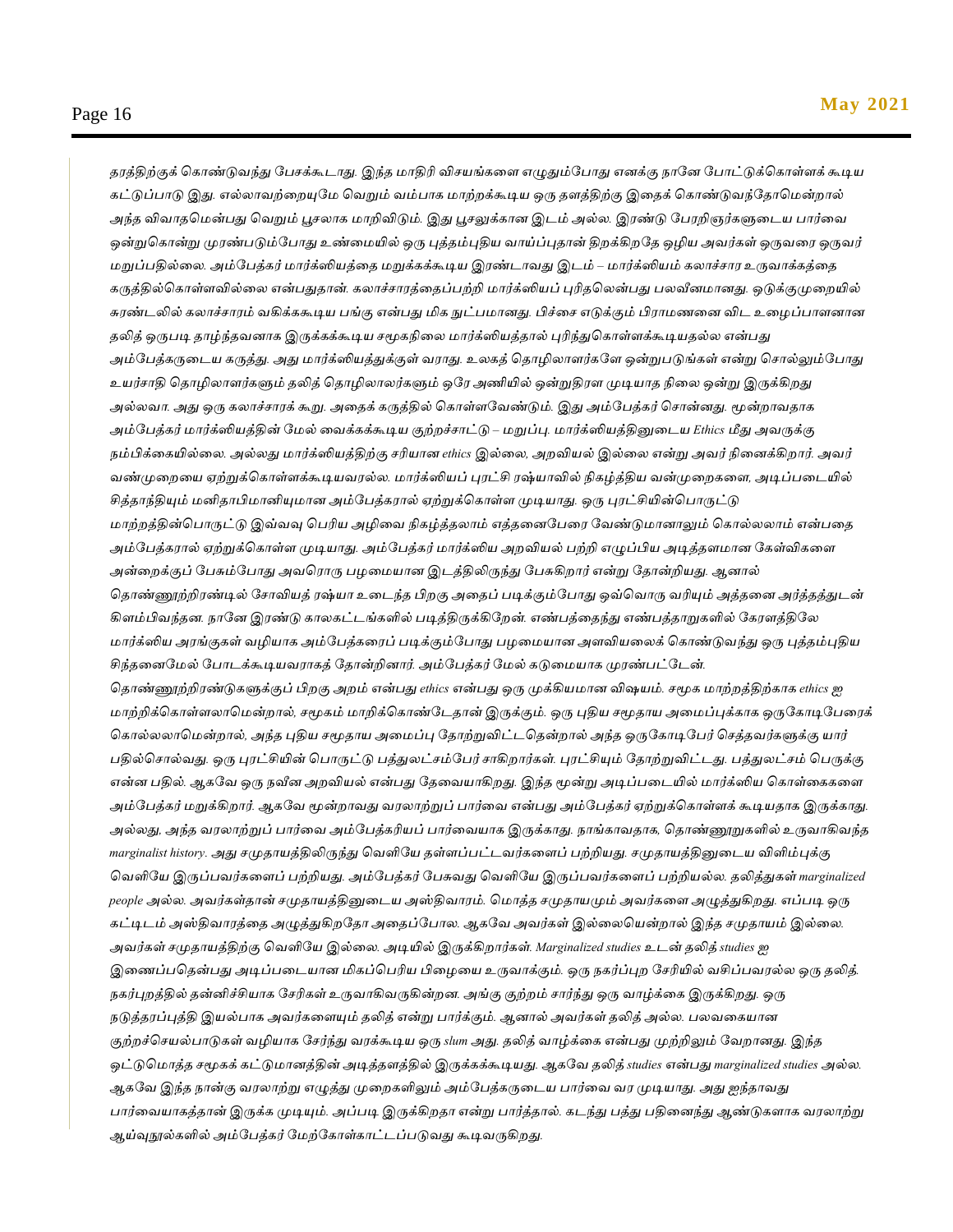*அம்மபத்கர் உதடய பார்தவயில் வரோற்று ஏடுகதள எழுதுபவர்கள் இன்தேக்கு இருக்கிோர்கள் என்று என்னுதடய ேதிப்பிற்குரிய வரோற்று ஆசிரியர்கள் பசால்கிோர்கள். ஆனாலும் அம்மபத்கர் உதடய பார்தவ ஒரு 5ஆவது மகாணோக வலு பபற்றுஉள்ளதா? பசால்லும் அளவிற்கு திரண்டு இருக்கிேதா? என்று மகட்டால் இல்தே என்றுதான் பசால்ே மவண்டும். எதிர்காேத்தில் அப்படி ஒரு 5ஆவது பார்தவ உருவாகி வரோம். அந்த பார்தவ என்ன?ேற்றும் அதன் விதிகள் என்ன?என்பதத அம்மபத்கர் உதடய எழுத்துகளில் இருந்து பார்க்கோம். அப்படி அவருதடய வரோற்று பார்தவயின் அடிப்பதட என்ன? சிேவற்தே வகுத்து பசால்ேோம்.*

*ஒன்ைாவதாக, அவதர historical positivism என்று பசால்லுவார்கள். postivism என்ோல் புேவயவாதம் என்று தமிழிலில் பசால்ேோம். பதளிவான துல்லியோன தகவல் அடிப்பதடயில் objective ஆக, புரவயோக எழுத்தப்படக்கூடிய வரோற்தே ஏற்கும் தன்தே அம்மபத்கர் உதடய வரோற்று ஆய்வுக்கு உண்டு. அவரவர் பசாந்த விருப்பு பவறுப்புக்கு அங்கு இடம் இல்தே. Positivism என்கிே தத்துவ நிதேப்பாட்டின் அடிப்பதடயில் வரோற்தே பார்ப்பது. இந்த positive approach எல்ோ விதோன மிதமிஞ்சிய தாவல்தகதள எதிர்க்கும். ஏபனன்ோல் இன்று தமிழ்நாட்டில் வரோற்று ஆய்வு என்பது கற்பதனக் குதிதரதயத் தட்டி விடுவது. பகாரியா இளவரசி தமிழச்சி, கம்மபாடியா மகாவிதே கட்டியது தமிழன், எகிப்து பிரமிட்இல் தமிழ் எழுத்தப்பட்டுஉள்ளது. இப்படி வரோறு எழுதப்படுகிேது.*

#### *நண்பர்கமள,*

*பசன்ே 20 ஆண்டுகளில் தமிழில் எழுதப்பட்ட உச்ச கட்ட காபேடி வடிமவலு காபேடி அல்ே.வரோறு என்னும் பபயரில் youtube இல் எழுதப்பட்ட பதிவுகள் தான். நேது சந்ததி நிதனத்து நிதனத்து சிரிக்க கூடிய விஷயங்கள் அதில் உள்ளது. இந்த வதகயான கற்பதனத் தாவல்கள் இல்ோத ஒரு வரோற்று ஆய்தவ தான் அம்மபத்கர் உதடய வரோோக எடுக்க முடியும். அது புரவயோன தகவல் அடிப்பதடயில் பசால்ேப்பட்டது. கற்பதன வரோற்றில் இருக்கும் விறுவிறுப்பு இதில் இருக்காது. ஆனால் இதுதான் அம்மபத்கர் உதடய அணுகுமுதே. அவரிடம் இருந்த இரக்கம் இல்ோத புேவயத்தன்தே இளம் வாசகன் ஆகிய எனக்கு சிறிது எரிச்சல் ஊட்டி உள்ளது.ஆனால் அதுதான் சரியான வரோறு. இன்று ஒட்டுபோத்த தமிழில் வரோற்றின் பபயரில் நடந்து பகாண்டு இருக்க கூடிய உச்சகட்டக் காபேடிக்குப் பதிோக அம்மபத்கர் உதடய வரோற்று ஆய்வுமுதே positivism approach ஆக இருக்க முடியும்.*

*இரண்டாவதாக, அம்மபத்கர் உதடய தனித்தன்தே என்பது பசன்டிபேன்ட் இல்ோத தன்தேயுதடய வரோறு. அதாவது பேல்லுணர்ச்சிகள் இல்ோத வரோறு. அவருதடய வரோற்று அணுகுமுதே முற்றிலும் sentiments க்கு புேம்பானது. மதசியவாதிகளால் எழுதப்பட்ட வரோறு உச்சகட்ட sentiments களால் எழுதப்பட்டது. தலித்களுக்கு இேந்த காேம் எந்த வதகயிலும் அவர்களிடம் கருதணயுடன் இருந்தமதயில்தே என்மே மதான்றுகிேது .நிதனத்து நிதனத்து பபருமிதம் பகாள்வதற்கு அவர்களிடம் எதுவுமே இல்தே.,அவர்கள் வாழும் நிேத்தில் கூட அவர்களுக்கு பற்றில்தே,வாய்ப்பு கிதடக்கும் மபாதுோம் அவர்கள் இருக்கும் இடத்திலிருந்து தப்பி ஓடிக் பகாண்டிருக்கிோர்கள். பிே நகரங்களுக்கு நாடுகளுக்கு. இப்படி sentiment(உணர்ேங்கள்) இல்ோதிருக்கும் மபாது எந்த வதகயில் வரோற்தே எழுத முடியும்?sentiment இல்ோத வரோறு அம்மபத்கர் பார்தவயில் முக்கியோனது.*

#### *மதசிய பபருமிதமும் துதண மதசிய பபருமிதமும் ஒத்ததன்தே உதடயது.ஆகமவ அம்மபத்கர் பார்தவயானது எந்தவித sentiment க்கும் எதிரானமத,அவர் இதத திரும்ப திரும்ப பே இடத்தில் பசால்லியிருக்கிோர்.*

*மூன்ோவதாக, ேக்கள் வரோறு (people's history).ேக்கள் வரோற்தே எழுதப்பட மவண்டும் என்று அம்மபத்கர் பசால்லும் அன்தேய காேகட்டத்தில் அமசாகர்,மசாழர்களின் பபாற்காே கனவுகதள மதடி மதடி கண்படடுத்து பகாண்டிருந்தார்கள்.ேக்கள் வரோறு என்பது ேக்கள் சமூகங்களாக வாழ்ந்து வந்த பரிணாே வழித்தடத்தத எழுதுவது, அரசருமைே வரலாறு அல்ல. ஆலேங்களின் வரலாறு அல்ல. ஆதிக்கத்தின் வரலாறு அல்ல. நம் நாட்டில் people's history-ஐ உயிராக பகாண்டு ஒரு புத்தகம் கூட எழுதப்படவில்தே என்பது வருத்தமே.*

*எடுத்துக்காட்டாக சங்க காேத்தில் "உேணர்" என்கிே சாதி ஒன்று இருந்துள்ளது ஆனால் தற்பபாழுது அந்த சாதி என்னவாக, எந்த*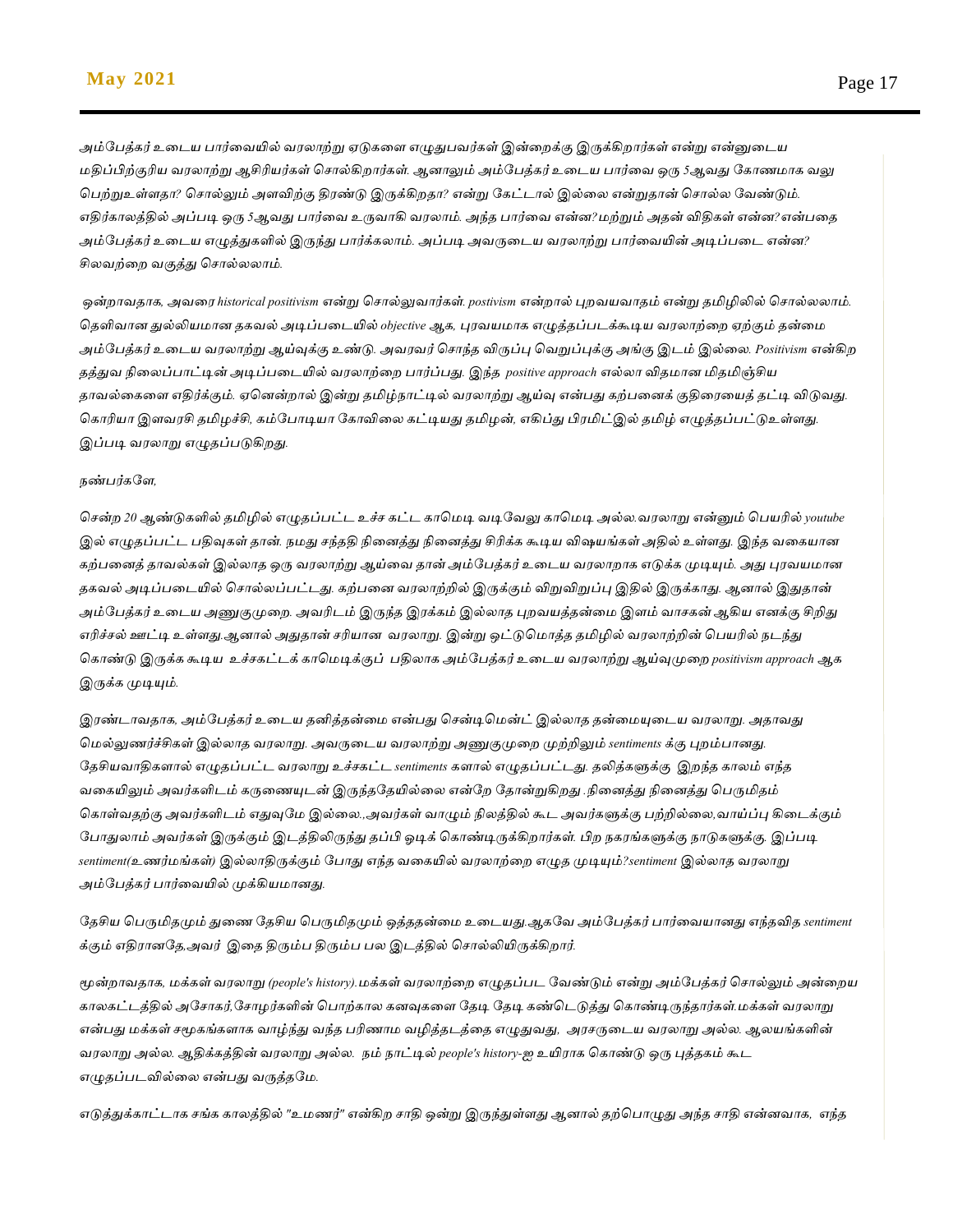*சாதியாக ோறி இருக்கிேது என்பதுமபான்ே மகள்விதய தேயோக பகாண்டு ஏமதனும் தமிழில் ஆய்வுகள் உண்டா?*

*புேநானூற்றில் பூதெக்குரிய பபாருட்கதள பட்டியலிட கூடிய பாடல் ஒன்றில் துடியன், பாணன், பதேயன், கடம்பன் மபான்ே சாதிகளின் பபயர்கள் இடம்பபற்றுள்ளன. இன்தேக்கு இருக்கக்கூடியது, பதேயன் சாதி ேட்டும்தான். ேற்ே சாதிகள் என்ன ஆயின. உருோறியனவா. இதத எழுதாேல் என்ன வரோறு எழுத முடியும். இதவ அதனத்தும் வழிபாட்டு சார்ந்த சாதியாக இருக்க வாய்ப்புள்ளது.*

*இங்கு துடி- ஒரு வதகயான வாத்தியம் அதத வாசிக்கும் சாதியினர் துடியனாக இருக்கோம், பாணன் என்பவன் பாட கூடியவனாக இருக்கோம். பதேயன் என்பவன் பதே அடித்தல் ேட்டுேல்ே. குறிச்பசால்லுதல் சார்ந்த சாதிதயயும் பதேயன் என்று ேதேயாளத்தில் உள்ளது, கடம்பன் என்பது கடம்ப ேர மவதேப்பாதட பசய்யும் சாதியினராக இருக்கோம் இதவ அதனத்தும் ஊகங்களாயினும் நேக்கு ஆய்வின் வழியாக சமூக கட்டதேப்தப புரிந்து பகாள்ள உதவும். அதில் பதேயன் தவிர ேற்தேய மூன்று சாதிகள் என்னவாயின ? இது மபான்ே ஆய்வுகள் நிகழ்ந்ததா நம் சமூக- கோச்சார அறிவு தளத்தில் என்ோல் இல்தே என்மே பதில் மிஞ்சும். எனமவ அம்மபத்கரின் ேக்கள் வரோோனது பவறும் ஆதிக்கத்தின் வரோேல்ே, ேக்கள் வரோற்றின் ஒரு பகுதிமய ஆதிக்க வரோறு.*

*அடுத்தபடியாக அம்மபத்கரின் வரோற்று ஆய்வில் தற்பபாழுதுள்ள நதடமுதே,அரசியல் சிக்கலுக்கு விதடகளாக அந்த சிக்கலுக்கு காரணோன வரோற்தே மதடி பசல்வது முக்கியோனதாகும்*

*எடுத்துக்காட்டாக ேல்ேர் என்கிே சாதி பல்ேர்களாக ோறின அவர்கள் ஒரு காேத்தில் நிேயுதடதே உள்ளவரகளாக இருத்தனர்*  ஆனால் இன்று நிலம் அற்றவர்களாக இருக்கிறார்கள். எந்த காரணத்தால் இந்த சமூக உறவில் மாற்றம் ஏற்பட்டது போன்ற *மகள்விகளுக்கு வரோற்றில் பசல்வது அம்மபத்கரின் அணுகுமுதே. அம்மபத்கரின் பார்தவ பபரும்பாலும் வரோற்தே எழுதுவபதன்பது வரோற்று நிகழ்வுகதள ஆண்டுகளின் வரிதச அடிப்பதடயில் பட்டியலிடுவது அல்ே ,நம் தற்மபாததய மகள்விகளுக்கு வரோற்றில் பசல்வமத அவரின் வரோற்று மநாக்கு.*

*அடுத்த எடுத்துக்காட்டாக உத்திர பிரமதச வரோற்தே எடுத்தால் அதில் முன்று தரப்பு உள்ளது.*

*1).க்ஷதிரியர் பிராேணர் 2). யாதவர்கள்* 

*3). தலித்கள்* 

*ஆகிய மூன்று தரப்பும் ேகாபாரத காேத்திலிருந்து இன்று வதர உள்ளது. இங்கு உள்ள அரசியல் மகள்விக்கு இந்த மூன்று தரப்பின் படிநிதே,உேவு ஆகியவற்தே ஆராய்வது அம்மபத்கரின் வாோற்று மநாக்கு. இன்தேக்குள்ள உத்தரபிரமதச அரசியதே நீங்கள் மூவாயிரம் வருட அரசியலின் வரிதசயாகப் மபாட்டுவிட முடியும். இவ்வாறு இந்திய வரோற்றிலிருந்து இன்தேய மததவகளிலிருந்து மநற்தேக்கு பசல்வதற்கு அம்பபத்கரின் பார்தவ மிக முக்கியோனது. அடுத்தபடியாக,*  தொன்மங்களுக்கு அதிக முக்கியத்துவம் கொடுத்து பார்க்கக்கூடிய பார்வையாக அம்பேத்கருடைய பார்வை இருக்கிறது. இது *பதான்ேங்கதள தன்னிச்சியாக விளக்குவதல்ே. தமிழகத்தில் இது பராம்ப அதிகம். ஏதாவபதாரு கதததய எடுத்து அதுதான் வரோற்றின் விதட என்று பசால்வதல்ே. நான் ஏற்கனமவ பசான்னதுமபாே, positivism சார்ந்த ஒரு வரோற்றுப்பார்தவயில் நின்றுபகாண்டு பதான்ேங்கதள அணுகுவது. பதான்ேங்களுக்கு எனக்கு இப்படி மதான்றுகிேது என்பதல்ே. இன்னின்ன வரோற்றுச் சூழலில் இந்திந்த பண்பாட்டுப் பின்னணியில் இந்த பதான்ேத்தத இப்படி எடுத்துக்பகாள்ேோம் என்று ஆராய்வது. அந்த வதகயில் பார்த்தால் ேகாபாரதத்தத ஒரு பபரிய பதான்ேக்களஞ்சியோக ஒரு வரோற்றுத் பதாகுப்பாகப் பார்த்த முக்கியோன ஆய்வாளர் அம்மபத்கர். ேகாபாரதத்ததப் பற்றிய என்னுதடய பார்தவகதள உருவாக்குவதில்*  அவருடைய முக்கிய பங்கிருக்கிறது. பல உதாரணங்களைச் சொல்லலாம். உதாரணமாக அசுரர் எங்கிற வார்த்தை. ஆரம்பகால *மவதகாேத்தில் அசுரர் என்ே வார்த்தத அத்ததன எதிர்ேதேயானதாக இருக்கவில்தே. குமபரன், யேன், ஏன் இந்திரன் கூட அசுரனாக இருந்து மவள்வியின் வழியாகத்தான் மதவர்களாகியிருக்கிோர்கள். ேகாபாரதத்தின் கதடசி காேகட்டத்திலும் அசுரன் எங்கிே வார்த்தத அவ்வளவு எதிர்ம்தேயானதாக இல்தே. கிருஷ்ணனுதடய ேகனும் மபரனும் அசுர குேத்தில்தான்*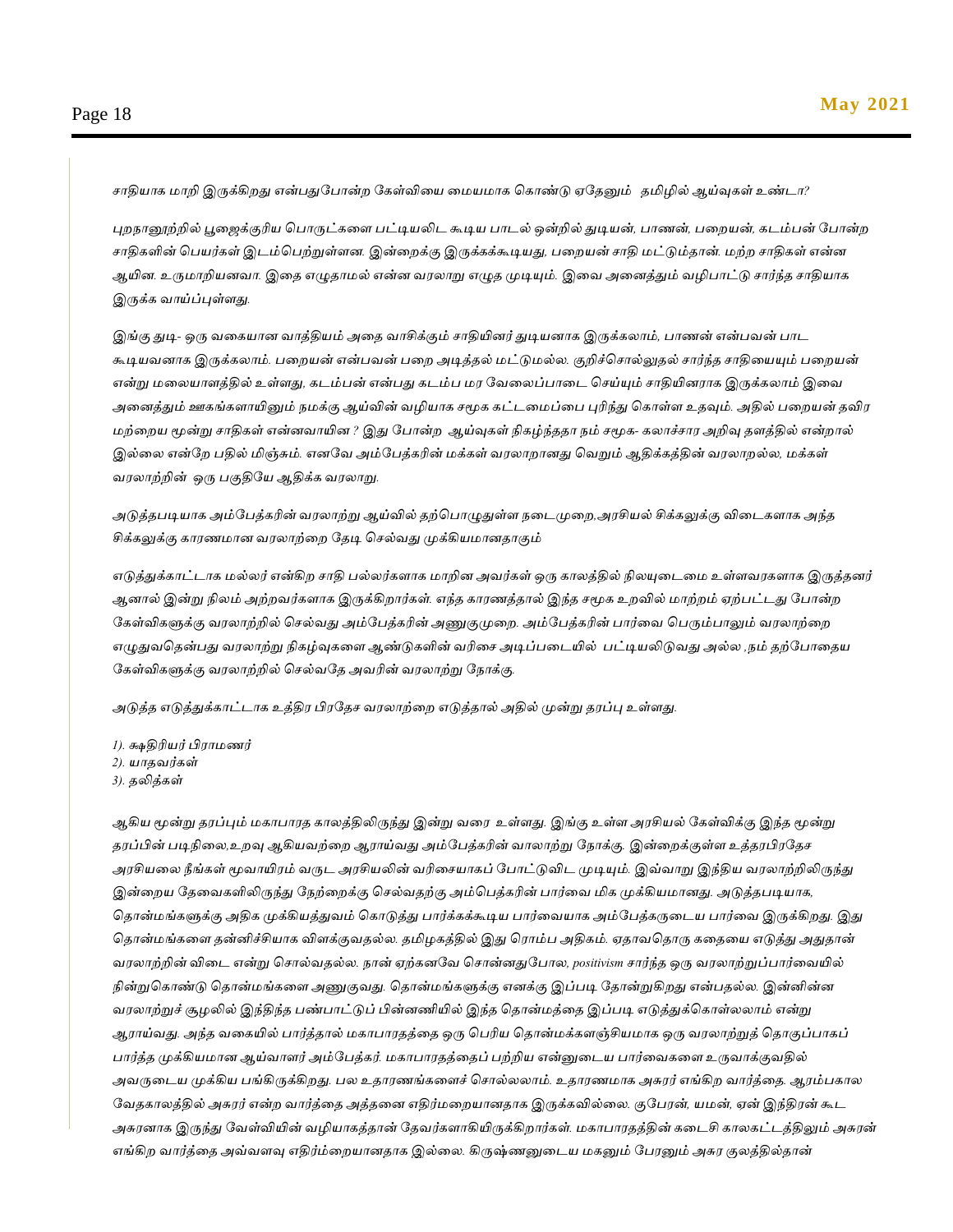#### **May 2021** Page 19

*ஈராயிரம் ஆண்டுகளில் அசுரர் என்பது தீதேயின் உருவோக ோற்ேப்படுகிேது. Evil ஆக ,ோற்ேப்படுகிேது. இந்த ோற்ேம் எப்படி நடந்தது. இந்த ோற்ேத்தின் வழியாக வந்த அடக்குமுதே என்ன சுரண்டல் என்ன. இததப்பார்க்கக் கூடிய ஒரு அறிவுக்கருவி வரோற்றிற்கு மவண்டும். அது அம்மபத்கருதடய பார்தவ. அம்மபத்கர் ேகாபாரதத்தத இந்திய பதான்ேங்கதள ஆராய்ந்த முதே அதற்கு முன்னுதாரணோக அதேயும். கதடசியாக ஒன்று – அது இன்தேய அம்மபத்கரியர்களுக்கு சற்று சங்கடம் பகாடுக்கக்கூடிய ஒன்ோக இருக்கும். ஏபனன்ோல் திருப்பத்திரும்ப அம்மபத்கதர ஒரு அரசியலுக்குள் நின்றுதான் அவர்கள் பார்க்கிோர்கள். அம்மபத்கர் கதடசி காேத்தில் பபௌத்த ேதத்திற்கு ோறினார் என்பது முக்கியோனது. அதற்கு ேனிதனுக்கு ஆன்மீகம் முக்கியோனது என்று அவர் நிதனத்தார். அந்த அம்சம் அம்மபத்கருதடய வரோற்ோய்வில் முக்கியோனது. வரோறு என்பது ேனிதன் என்கிே உற்பத்தி அேகு எப்படி பரிணாேம் அதடந்து வந்தது அல்ே.ேனிதன் என்கிே*  ஒரு சமூக அடையாளம் எப்படி பரிணாமம் அடைந்து வந்ததல்ல வரலாறு. மனிதன் என்ற அகம் அவனுடைய ஆன்மீகம் *எப்படி பரிணாேம் அதடந்து வந்தது என்பது வரோறு. அந்த வரோற்தேயும் இதணத்துக்பகாண்டு எழுதுவது ஒரு வரோறு. அப்படி வரோறு என்று ஏற்கனமவ பசான்ன நான்கு வரோறுகளில் கிதடயாது. அந்த நான்கு மபருக்குமே ேதம் என்பது ஒரு சமூக அதேப்பு தான்.பவுத்தத்தத அவர்கள் ஒரு வதக அரசியல் எழுச்சியாகத்தான் பார்ப்பார்கள்.தவதீகத்திற்பகதிரான எழுச்சி ேட்டும் தான் அவர்கள். ஆனால் அம்மபத்காருக்கு அப்படி அல்ே.இந்தியாவினுதடய அகத்தத(பசல்ப்) வடிவதேக்க பபௌத்தம் மிகப்பபரிய பங்காற்றியுள்ளது.அந்த பங்களிப்பு எப்படி ஆற்றியுள்ளது என்பதத அவர் எழுதியிருக்கிோர்.அந்த வதகயில் அவருதடய புத்த ேதத்தின் தம்ேம் என்பது வரோற்று ஆய்வகத்திற்கான ஒரு வழிகாட்டு நூோக எடுத்துக்பகாள்ளப்படுகிேது.இபதல்ோம் தான் அம்மபத்காருதடய வரோற்றுப் பார்தவ. இந்த அடிப்பதடயில் ஒரு வரோற்று ஆய்வுமுதே இந்தியாவில் உருவாகும் என்ோல் , எதிர்காேத்தில் வளரும் என்ோல் இதுவதரக்கும் அந்த நான்கு வரோற்று ஆய்வுக்கு மேோக ஐந்தாவது வரோற்று ஆய்வு முதேயாக அது நிதேபகாள்ளும் என நம்புகிமேன். அதில் அடிப்பதட விதிகபளன நான் பசால்வது ஒன்று, Historical pastism, sentimental இல்ோத அணுகுமுதே, ேக்கள் வரோறு, நதடமுதே அரசியலுக்கு வரோற்றுக்கு பசல்லும் பார்தவ,பதான்ேங்கதள புேவயோன மநாக்கங்களில் அணுகக்கூடிய வரோற்று பார்வை. மனிதருடைய ஆன்மீக பரிணாமத்தையும்வரலாற்றயும் இணைத்துக் கொள்ளக்கூடிய பார்வை ஆகியன. இதற்கு அப்பால் இந்திய வரோற்றில் அம்மபத்கர் மேல் விேர்சனோக என்ன பசால்ேோம்?. என்னுதடய பார்தவயில் மூன்று விேர்சனங்கதள பசால்கிமேன். ஒன்று - அவருதடய அந்த காேத்து வரோறு யாதவயுமே பிரிட்டிஷ் ஆய்வாளர்கள் உருவாக்கிய தரவுகளின் அடிப்பதடயில் ேட்டும் தான் நடந்தது, அதுதான் கிதடத்தன. இரண்டாவதாக ஐமராப்பிய வரோற்று ஆய்வினுதடய பநறிகதள பபரும்பாலும் அப்படிமய ஏற்றுக்பகாண்டவர். அந்த ஆய்தவமய முன்தவத்தார். அவருதடய குதேபாடுகளும் அவருதடய ஆய்வில் இல்தே. மூன்ோவதாக எந்த வதகயிலுமே நாட்டுப்புே வரோற்தே (folk history) கருத்தில் பகாள்ளக் கூடியவராக இல்தே. அவருதடய இயல்பிமேமய அந்த அம்சம் உண்டு. அவர் ஒரு sophisticated Western mind உள்ளவர். அவருக்கு கிராேங்கள், நாடுப்புேத்தில் அவநம்பிக்தகமய வலுவாக உள்ளன. பின்னாடி எழுபதுகளுக்கு பிேகு நாட்டுப்புேவியல் மேல் வந்த ஆய்வுகள் அதவ அளிக்கக்கூடிய பவளிச்சங்கதள பற்றிய புரிதல் இல்ோேல் இருந்தது இயல்பாக.. கதடசியாக ஒன்று உண்டு . அதத பசால்லி முடிப்பார். அதத அமயாத்திதாசர் வழியாக பசால்ேப்பட*  வேண்டும் அம்பேத்கருடைய வரலாற்றுப் பார்வை என்பது அடித்தள மக்களின் வழியாக வரலாற்றை எழுதுவது. *காேங்காேோக அவர்கள் ஒடுக்கப்பட்டததயும், சுரண்டப்பட்டததயும் எழுதுவது, பபருமிதங்களுக்கு எதிரானது.*

*ஆனால் அமயாத்திதாசர் பபருமிதங்கதள முன்தவக்கிோர். காேங்காேோக ஒடுக்கப்படவில்தே, ஒரு குறிப்பிட்ட காேத்தில்*  தோல்வியடைந்து, வீழ்ச்சியடைந்த வரலாறு இருக்கிறது என சொல்லவருகின்றன. அதற்கு வரலாற்று சான்று இருக்கிறது. *மசாழர்காேத்தின் முன்புவதர இருந்த பதேயருதடய சமூக நிதே மசாழர் காேத்தில் இல்தே என்பது ஆய்வாளர்களால் கல்பவட்டு சான்றுபகாண்டு நிரூபிக்கப்பட்ட விஷயம். அந்த வீழ்ச்சியின் சித்திரம் எழுச்சியின் சித்திரோக ோேோமே. வரோறு*  அற்ற நிலை அல்லது எப்போதுமே ஒடுக்கப்பட்டோம் என்ற தன்னுணர்வு நிலையைவிட இந்த பெருமிதம் மிகப்பெரிய *அரசியல் ஆயுதோக ோறும்- இது ஒரு முக்கியோன மகள்வி. அம்மபத்கருதடய வரோறு உருவாகும் என்ோல் எழுதப்பட்ட வரோறுகளுக்கு எதிர்விதனயாக,எதிர்ேதே தன்தே பகாண்ட, பதிோக அதேயக்கூடிய வரோோக இருக்கும். அதாவது இதுவதர எழுதப்படாத விஷயங்களுக்கு விளக்கமும், பதிலும் அளிக்கக்கூடியதாக இருக்கும். அல்ேது அதத பபாருட்படுத்தாேல் தன்னளவில் தானாக ஒரு வரோற்தே உருவாக்கக் கூடிய ஒரு வரோோக அது இருக்கோம்*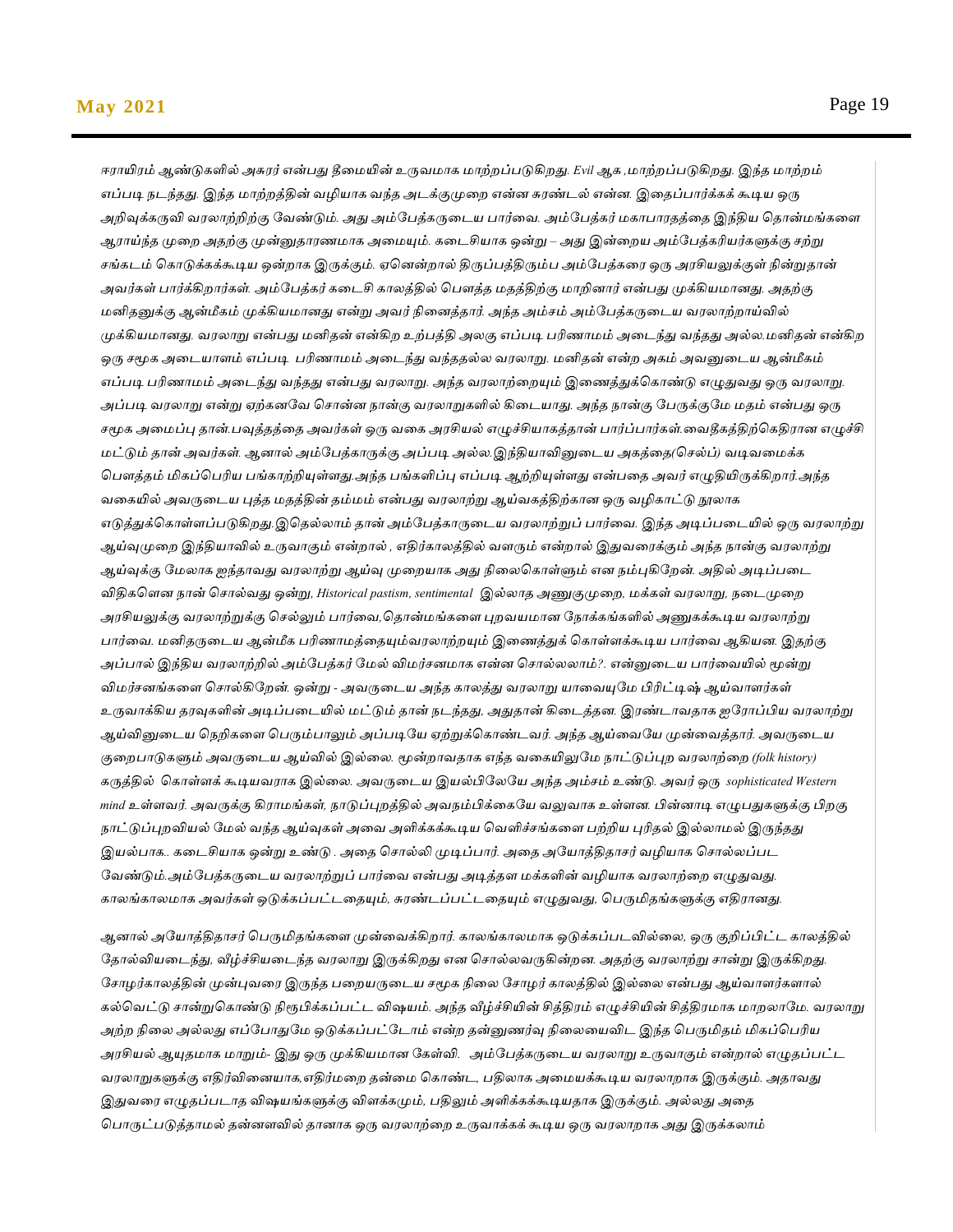*இல்தேயா? தலித்துகள் தங்கள் வரோற்தே எழுதுவது பற்றி நான் பசால்ே வரவில்தே தலித்துகள் இந்திய வரோதே எழுதுவது பற்றி நான் பசால்கிமேன். ஒட்டுபோத்த வரோதே அவர் எழுதுகிோர். பாஸிடிவ் (positive) ஆன, மநர்ேதேயான பார்தவயுடன் ஒட்டுபோத்த வரோதே எழுதுவார்கள். அது மவறு ஒரு வழியாக இருக்கும். அமயாத்திதாசருதடய வழிதய எடுத்துக்பகாண்டால் பபருமித வரோறு என்பது ஒரு பபரிய அரசியல் ஆயுதம். பவற்றிக்கான வழி அது. அதாவது தலித்துகள் தங்களுக்கு சேவுரிதே மவண்டுபேன்ேல்ே, தாங்கள் ஒடுக்கப்படக்கூடாது என்ேல்ே, தாங்கள் ஆள மவண்டும் என்று, ஆதிக்கம் பசலுத்த மவண்டும் என்று மயாசிக்கோம் இல்தேயா? அந்த பார்தவ அம்மபத்கரின் பார்தவயுடன் முரண்படக்கூடியதாக அதேயும். அது ஒரு பாசிபிலிட்டி. மயாசிக்க மவண்டிய ஒரு விஷயம். அம்மபத்காருதடய இந்த வரோற்று பங்களிப்பு பற்றிய சித்திரத்தத ஒரு பபாது வாசகனுக்கான ஒரு முன்வதரவாகத்தான் இருக்கிேது. இதத பற்றிய விவாதங்கள், அறிவுத்தள விவாதங்கள் நிகழோம். அறிவுத்தள விவாதங்களுக்கு சிே பநறிகள் இருக்கு. அரசியல் விவாதங்களுக்கு உரிய காழ்ப்புகளுக்கு இங்கு இடமில்தே. ஒரு துளி காழ்ப்பு இருந்தால் விவாதம் நடக்காது, காழ்ப்பு ேட்டும் தான் இருக்கும். அரசியல்வாதிகள் அல்ோேல் பநடுங்காேம் பத்து அல்ேது இருப்பது ஆண்டுகள் தன் வாழ்க்தகதய வரோற்று ஆய்வுக்கு பசேவளிக்கக்கூடிய அடுத்த ததேமுதேயினர் உருவாகிவந்து இந்த பார்தவதய முன்னிறுத்தும் மபாது ஒரு ஐந்தாவது பார்தவயாக அம்மபத்காருதடய வரோற்றுக் கண்மணாட்டம் நிதே நிற்கும் என நான் நிதனக்கிேன். அது ஒரு தரப்பாக அல்ே, ஒரு கருத்துநிதேயாக ஒரு விவாத தரப்பாகத்தான் இருக்கும். பே மகள்விகதள முன்தவத்து, ஏற்று, ேறுத்து விவாதிக்கக்கூடிய ஒரு தளோக நிதே நிற்கும். அம்மபத்காருதடய மேற்மகாள்கள் வழியாக அல்ே அவருதடய முடிவுகள் வழியாக அல்ே. அவருதடய கருத்துக்கள் வழியாக அல்ே அவர் முன்தவக்கக்கூடிய பார்தவயின் வாய்ப்புகள் வழியாக புதிய சிந்ததன ஒன்று உருவாகி வரமவண்டும் என நிதனக்கிமேன். நன்றி.*